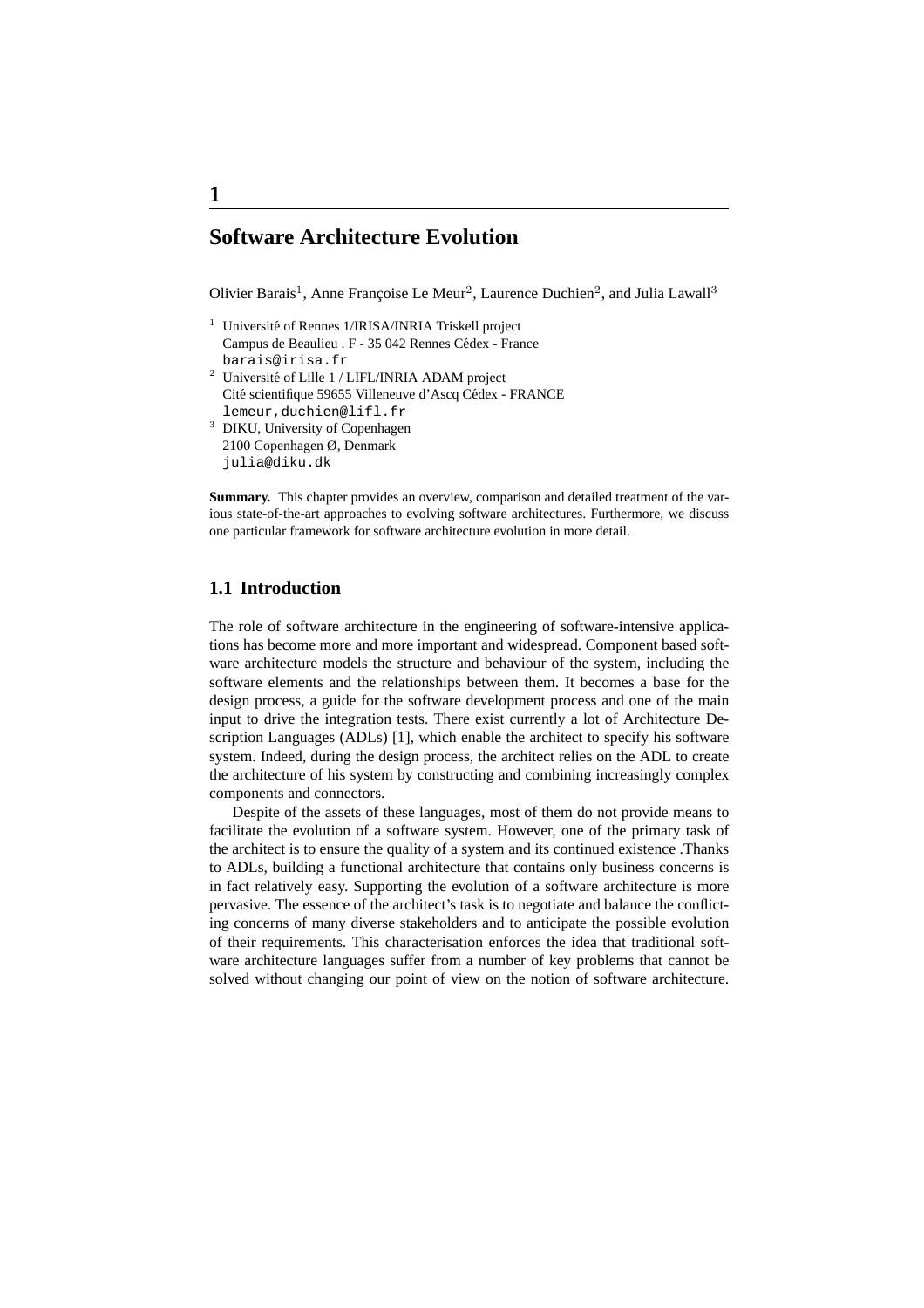The main problem is the lack of representation of changes in a software architecture description.

In this chapter, we identify two main architectural kinds of changes in software architectures: internal evolution and external evolution. Internal evolution models the changes of the topology of the components and interactions. Components and interactions may be created or destroyed during execution. This kind of evolution captures the dynamic of the system. External evolution allows the specification of the components and interactions to be changed during execution. It captures the needs for an architecture description to be adapted in order to cope with the evolution requirements. In this chapter, we study, through several approaches the lacks and the initial solutions to cope with evolution in a software architecture description. This study proposes a classification of these solutions according to the supported evolution kind.

The external evolution is studied in particular through the separation of concerns issue in a software architecture. Indeed, separation of concerns is traditionally achieved through modularity [2] and encapsulation. If the software component paradigm provides a good support for encapsulation with the help of information hiding, it suffers however from the problems that arise with the tyranny of the dominant decomposition [3]. Indeed, as the object-oriented paradigm, components fail to modularise some concerns because they allow a single dimension of decomposition. As a consequence, some concerns are spread over and repeated in several components in the system [4]. ADLs already provide some implicit separation of concerns: by describing the component configuration and the component interface, they separate the dimensions of composition from interaction. Nevertheless, the separation of these dimensions are not sufficient to modularise concerns such as security that crosscut the software architecture. In these cases, integrating a new concern or modifying an existing one require pervasively modifying the ADL specification, at all points affected by the concern. These modifications are low-level, tedious and error-prone, making the integration of such concerns difficult.

To address the complexity of integrating a new concern and modifying concern into a software architecture, several research works are inspired by Aspect-Oriented Software Development (AOSD) [5], which aims at improving the separation of concerns. In the spirit of Aspect-Oriented Programming (AOP), these approaches put the description of each concern in a separate architecture construct, that can automatically be integrated into an existing software architecture by a *weaver*. However, in specifying the integration of a new concern into an existing architecture, the coherence of the result remains a key issue. Because architectures are complex and aspects are invasive, many transformations caused by the composition may be needed to integrate or modify a concern, making the specification of the transformation highly error prone. Although the global coherence of an architecture can often be checked once the architecture is complete, these verifications are expensive as they consider the entire architecture. Furthermore, the interdependencies between architecture elements may make it difficult to identify the source of an error at this point. A second part of the chapter is focused on the coherence issue when a software architecture description changes. This issue is presented through a detailed presentation of TranSAT [6].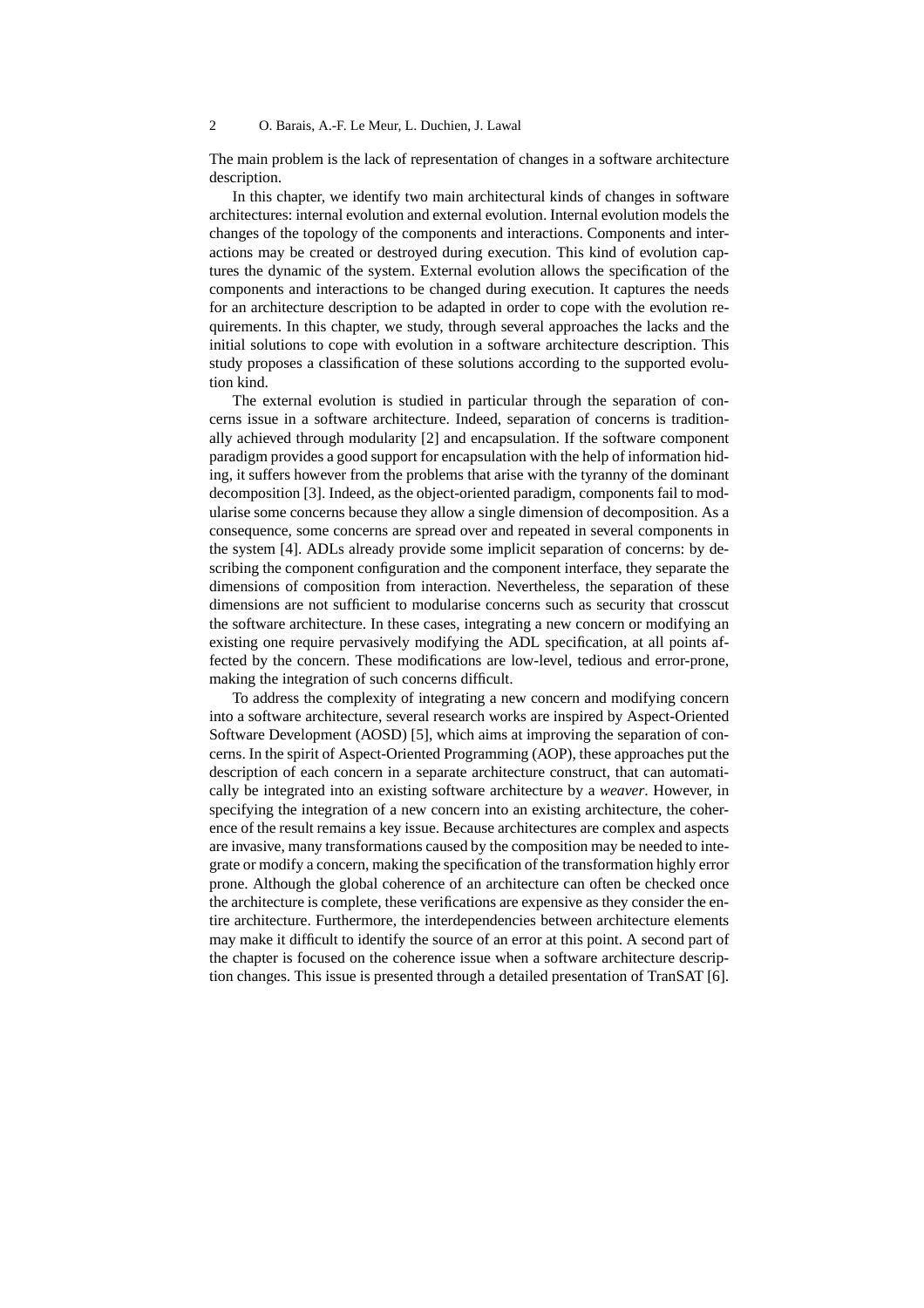TranSAT proposes, through a specific language for specifying architectural aspects, a solution that ensures a number of coherence properties. This language is carefully designed to make certain unsafe transformations impossible to express, and allows static verification of additional coherence properties before aspect weaving or unweaving. In this approach, there remain, however, some properties that can only be checked dynamically, when integrating a new concern into an existing architecture. For these properties, TranSAT uses information found in the concern specification to limit the cost of the checks, by focusing on the parts of the architecture affected by the architectural aspect, and to present error messages in terms of the aspect elements. Overall, this approach provides verification early in the architecture development process, to enable the architect to rapidly and safely integrate new concerns.

The rest of this chapter is organised as follows. The first section presents several software architecture languages in order to identify the key concepts of these languages and their lacks. The following sections detail several initial solutions to cope with internal and external evolution. These sections provide a classification of these solutions. Section 1.5 presents the TranSAT approach in order to illustrate how addressing aspects at the architectural level can help to solve the AOSD evolution paradox and how an explicit specification of the weaving can help to guarantee the resulting architecture. Section 1.6 describes some related work and finally Section 1.7 concludes and details the remaining critical issues of software architecture.

# **1.2 Component-based software architecture: concepts and lacks**

A software architecture describes the structure and behaviour of a software system. In a software architecture specification, a system is represented as a set of software components, their connections, and their behavioural interactions. Creating a software architecture promotes better understanding of the system, thus facilitates the design process. It also provides a basis for rigorous analysis of the system design, making possible the early detection of design errors and flaws that leads to improvements in software quality and help to ensure correctness.

An architectural description language (ADL) is used to describe a software architecture. It can be a graphical or a textual language, or include both. The advantage of using an ADL lies in the ability of rigorously specifying the global architecture of a system that can be thus analysed. An ADL may be associated with a set of tools that offer useful analysis for architectures specified in the language. An ADL is intended to be both human and machine readable and provides a high level of abstraction. It is a blueprint for the design and can support automatic generation of parts of software systems.

Lots of ADLs have been developed by either academic or industrial groups. If the various ADLs are different in many points, the ADL community generally agrees that the key elements of ADLs are the components, the connectors and the configuration [1]. A component represents a computational element with multiple ports to communicate with its environment. A Connector is a first class element to model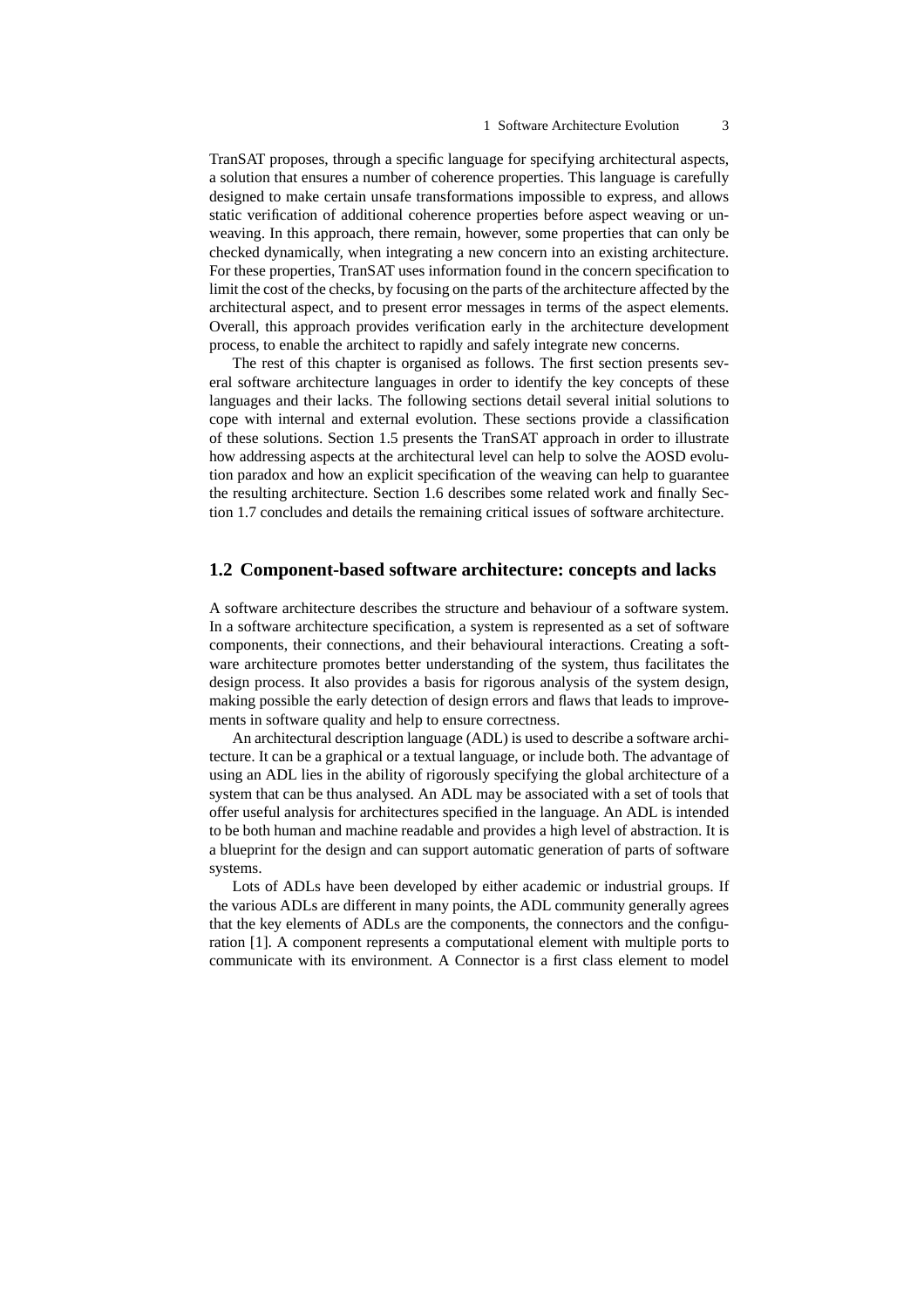the interaction between components. Finally, the configuration describes how components and connectors are related into a system.

In this section, instead of providing a catalogue of ADL characteristics, we focus on three significant directions for software architecture definitions: (i) the specification and the analysis of distributed software behaviour, illustrated with Darwin [7] and Wright [8], (ii) the strong link with the implementation, that may be found in ArchJava [9], Fractal [10] and Sofa [11], and (iii) the building of architecturedriven software development environment, as promoted by ArchStudio [12], AcmeStudio [13] and SafArchie [14]. Finally, we provide a short evaluation of these works against the evolution issue.

### **Architecture analysis**

Some ADLs, such as Wright [8] and Darwin[7], support the specification and analysis of relatively complex component communication protocols. First, Wright provides a formal basis for architectural description. It can be used to provide a precise, abstract meaning to an architectural specification and to analyse a component assembly. To further aid developers in the realisation and exploitation of architectural abstractions, Wright defines a set of standard consistency and completeness checks that can be used to increase the designer's confidence in the design of a system. These checks are defined precisely in terms of Wright's underlying model in CSP, and can be checked using standard model checking technologies. Darwin has the same background and the same goals than Wright. It is a formal language for describing software structures and network topologies. It models dynamic distributed systems. It possesses both a textual and graphical notation. It uses Finite State Process (FSP) Languages to specify system behaviour [15]. FSP provides a concise way of describing Labelled Transition Systems (LTSs).

#### **System configuration and code generation**

Lots of existing approaches decouple implementation code from architecture, allowing inconsistencies and violating architectural properties. ADLs like Fractal [10], ArchJava [9] or Sofa [11] seamlessly unify software architecture with implementation.

ArchJava proposes a hierarchical component model. Components can be either primitive or composite - a composite is built of other components, while a primitive component contains no subcomponents. Components communicate with their environment through ports. Port contains provided or required operations. ArchJava uses a type system to ensure that the implementation conforms to architectural constraints in a strict technical sense known as communication integrity. Communication integrity means that the components in a program only communicate along declared communication channels in their architecture.

Fractal is a general component model part of the OW2 consortium<sup>4</sup>. As Arch-Java, it is based on a hierarchical component model. It supports the definition of

<sup>4</sup> http://www.ow2.org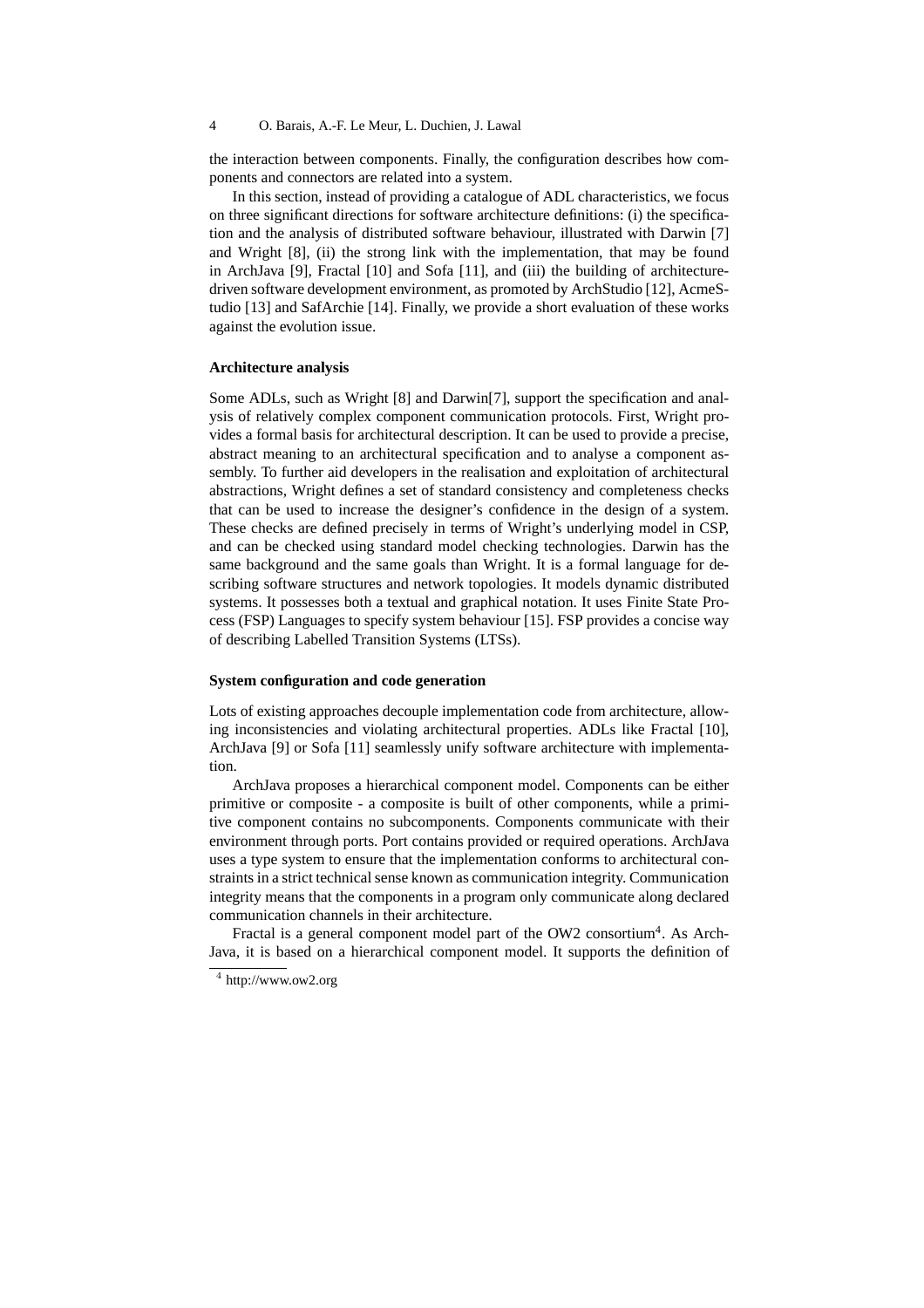primitive and composite components, bindings between the interfaces provided or required by these components, and hierarchic composition (including sharing). Unlike other Java-based component models, such as ArchJava, Fractal is not a language extension, but a run-time library which enables the specification and manipulation of components and architectures. Fractal distinguishes two kinds of components: primitives which contain the actual code, and composites which are only used as a mechanism to deal with a group of components as a whole, while potentially hiding some of the features of the subcomponents. Primitives can be simple, standard Java classes conforming to some coding conventions. Each Fractal component is made of two parts: a membrane which exposes the component's interfaces, and a cell which can be either a user class in the case of a primitive or other components in the case of a composite. All interactions between components pass through their controller. Finally, the Fractal component model is language independent, and fully modular and extensible. Fractal provides an XML based Architecture Description Language. It is based on three main constructs to specify component types, primitive templates and composite templates. A tool can parse Fractal ADL specification and instantiate the corresponding components. Contrary to Darwin or Wright, ArchJava and Fractal ADL do not provide any behaviour specification. The composition analysis is only structural. However, the abstract Fractal's or ArchJava's component models are efficient and appropriate for the implementation phase.

SOFA (SOFtware Appliances) is close to Fractal. It provides a platform for developing with software components. Like in Fractal, a SOFA application is viewed as a hierarchy of nested components. The component model is hierarchical, components can be a primitive or a composite. A component is described by its frame and its architecture. The frame is a component interface and the architecture is an abstract implementation. A frame defines provides-services and requires-services of the component. The frame can be implemented by more than one architecture. The architecture of a composite describes the structure of the component by instantiating direct subcomponents and specifying the interconnections between these subcomponents. The architecture reflects a particular grey-box view of the component - it defines the configuration of an architecture. Sofa provides a text-based ADL called Component Definition Language (CDL) which is based on OMG IDL. Communication among SOFA components can be captured formally. CDL embeds a process algebra called *behaviour protocols* to express the behaviour of each component. In this algebra, every method call or a return from a method call forms an event identified by an event-token. Behaviour protocols are regular-like expressions on the set of all event tokens, generating the set of admissible traces of the component.

#### **Architecture Centric Integrated Development Environments**

Most ADLs works today have been undertaken with academic rather than business goals in mind. As a result, the use of architecture languages and tools in industrial project is limited. On the fringes of ADLs, some projects aim at improving the use of software architecture concepts in software engineering industry. For example, ArchStudio [12] mainly developed by the Institute for Software Research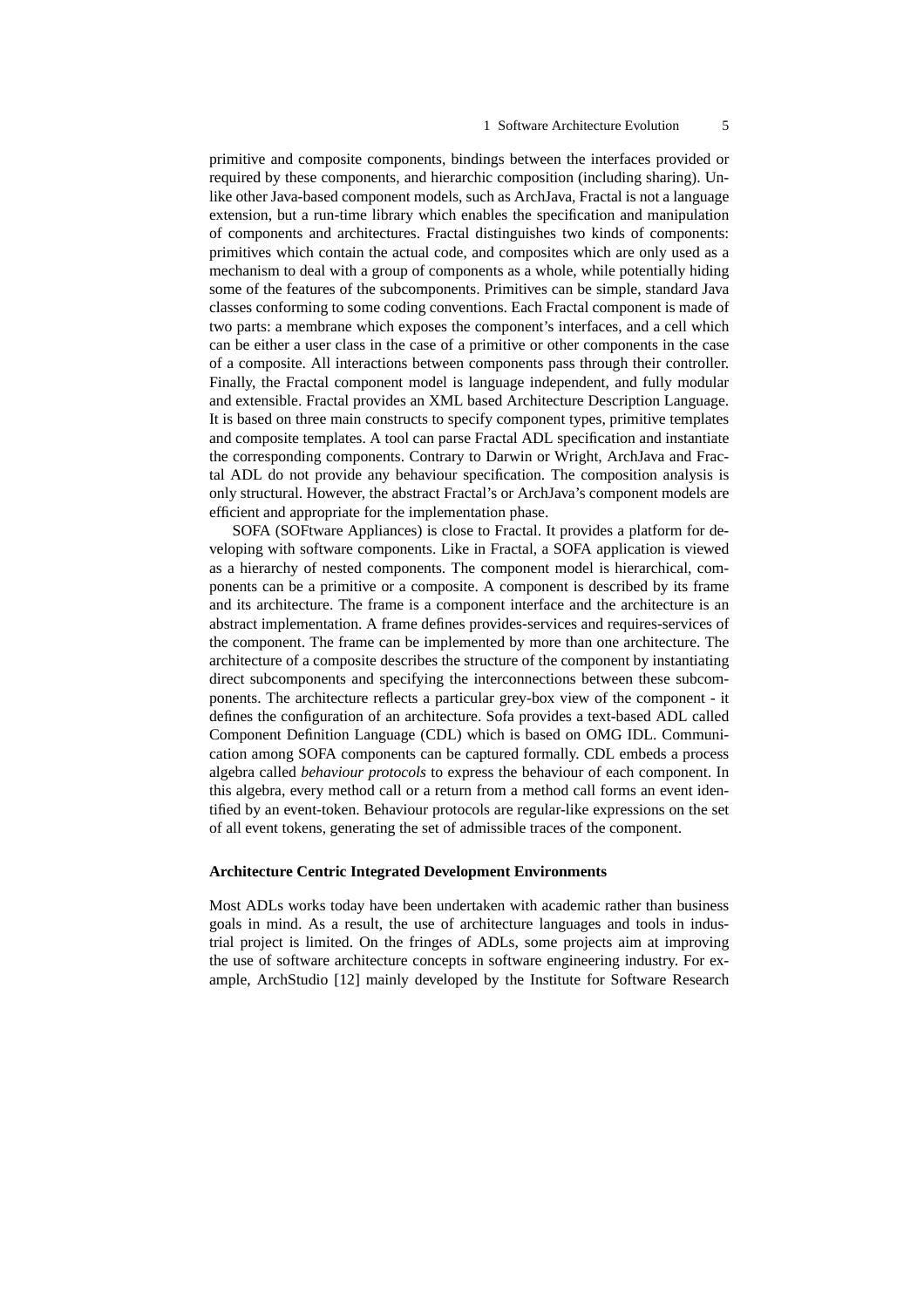at the University of California, Irvine, is an architecture-driven software development environment. Indeed, while most development environments, like Microsoft Visual Studio and IBM Eclipse, are code-driven development environments, Arch-Studio focuses on software development from the perspective of software architecture. It supports the C2 architectural style [16]. A C2 architecture is a hierarchical network of concurrent components linked together by connectors (or message routing devices) in accordance with a set of style rules. C2 communication rules require that all communication between C2 components be achieved via message passing. ArchStudio is extensible, it has lots of extensions to analyse, refine, or deploy an architecture specification. ArchStudio approach is a good way to improve the use of Software Architecture result in industrial project. With the same goal, AcmeStudio [13] is a customisable editing environment and visualisation tool for software architectural designs based on the Acme architectural description language (ADL). Acme is an ADL that can be used as a common interchange format for architecture design tools and as a foundation for developing new architectural design and analysis tools. AcmeStudio allows the designer to define new Acme families and customise the environment to work with those families by defining diagram styles.

Finally, SafArchie [14] is an abstract component model for designing a software architecture. The SafArchie component model describes the structure of a piece of software in terms of components, ports, operations and bindings. A component provides some services and may require some services from other components. Services can only be accessed through explicitly declared ports. A port is a binding point on a component that defines two sets of operations: provided operations and required operations. These operations make the dependencies between a component and its environment explicit. The set of operations provided by a port forms a service. An operation represents an action performed by a component. It is specified by its signature, which includes the name, the types of the parameters and the result of the operation, as well as the exceptions that it may raise. A binding associates a component's port with a port located on another component. There may only be one binding attached to a port. Two ports can be bound with each other only if the operations required by one port are provided by the other and vice-versa.

Like ArchJava, Fractal or Sofa, SafArchie is hierarchical in that a component is either primitive or composite. A primitive component can be seen as a basic building block in the component assembly. A composite component defines a given combination of primitive and composite components. The services provided and required by the child components of a composite component are accessible through delegated ports, which are the only entry points of a composite component. A delegated port of a composite component is connected to only one child component port. In SafArchie, each component interface is defined with contracts. These contracts clarify the structure but also the external behaviour of the components, which describes the component's interactions with its environment. SafArchie also provides a tool suite called SafArchie Studio which is built as a set of modules for ArgoUML. SafArchie Studio allows the designer to describe its architecture. It provides some connections with model checkers. Finally, it has a module to generate code towards ArchJava or Fractal. Even if, the architecture style and the refinement approach are different in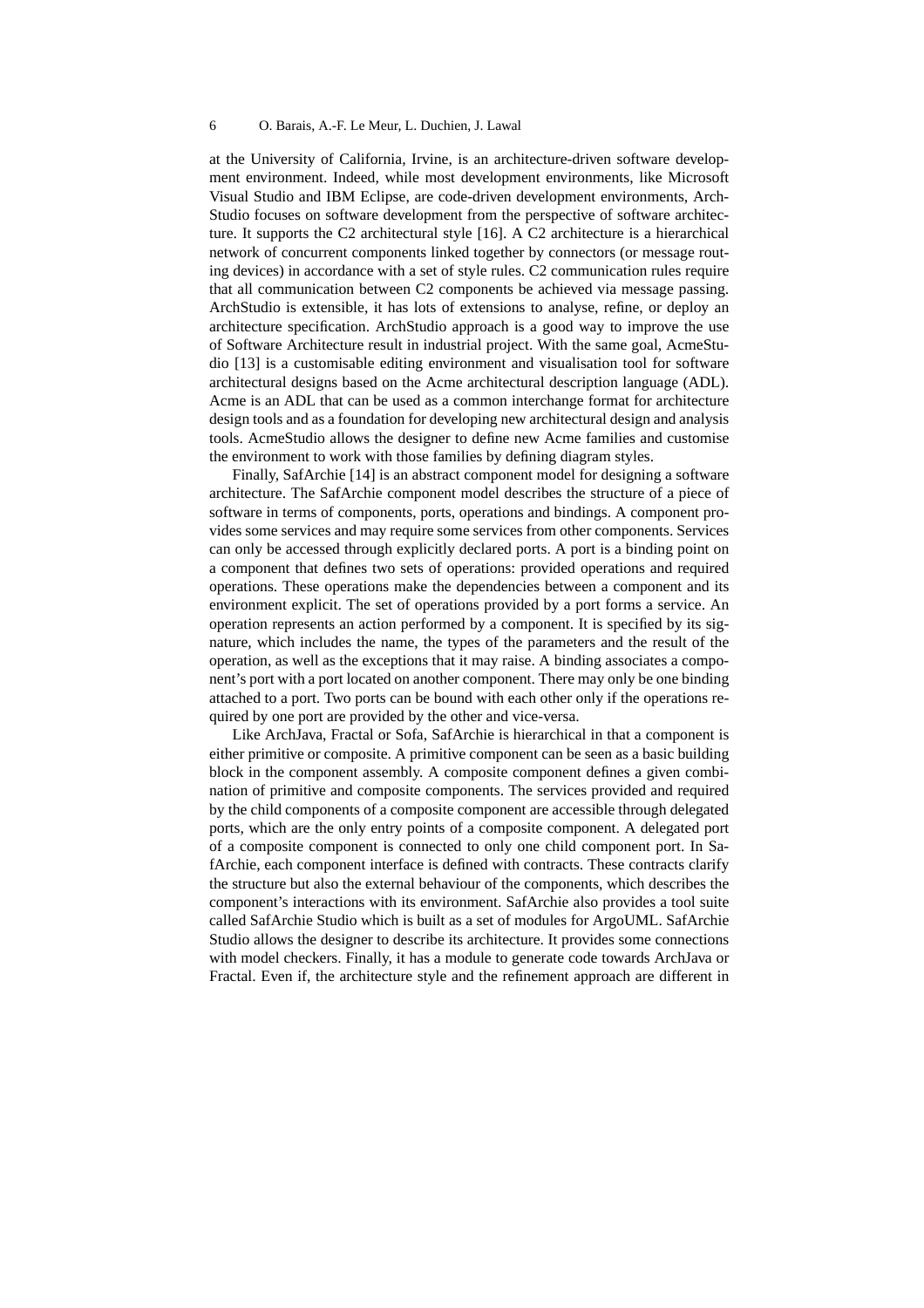SafArchie Studio, the goal is the same as AcmeStudio or ArchStudio: To provide a complete tool suite to build, deploy and refine a software architecture and to transform ADLs in an effective vehicle for communication and analysis of a software system.

#### **Evaluation: Managing software architecture evolution**

Among the different problems which are not correctly addressed by the languages presented in this Section, the software architecture evolution is still a critical issue for the community. Indeed, the various languages presented in this section support the definition of a static software architecture. From this description, tools can check the correctness of the model. They can generate code. They can guarantee the consistency between a design and an implementation. However, a consequent problem is that a software architecture, once implemented in the software system, is, sometimes prohibitively, expensive to change. Worst, in all these language or associated tools, the evolution has not been taken into account. Due to the lack of first-class that represents the evolution, the models becomes obsolete quickly and their use is limited to an outdated documentation of the system.

If we confront the different languages presented in this section against the evolution issue, we can notice that:

- these languages can not describe the dynamic of the system. They give a snapshot view of the system that can become obsolete.
- these languages do not take care of external evolutions. The architecture analysis tools do not support incremental checks. Consequently, for each modification, the model checker has to re-check the entire system. At the implementation level, component-based software platforms suffer greatly from tangled code because a lot of functions, that belong to crosscutting concerns, are spread and repeated over different components. Consequently, the integration or the modification of a new concerns is difficult and error-prone. Finally, the different architecture development environments do not provide any shortcut to easily integrate or modify a concern which crosscuts several components in the architecture.

Following this observation, we will study in the next sections several initial solutions to handle the dynamic and to manage external evolutions of a component-based software architectures.

# **1.3 Dynamic software architecture description**

A component-based software architecture can not be monolithic. The modularity brought by components drives the system to be dynamic. The topology of the components and interactions can be changed dynamically. New components and interactions may be created during execution. As the dynamic changes, applied to the architectural structure, may interact in subtle ways with the on-going computations of the system, software architectures have to take into account these changes. As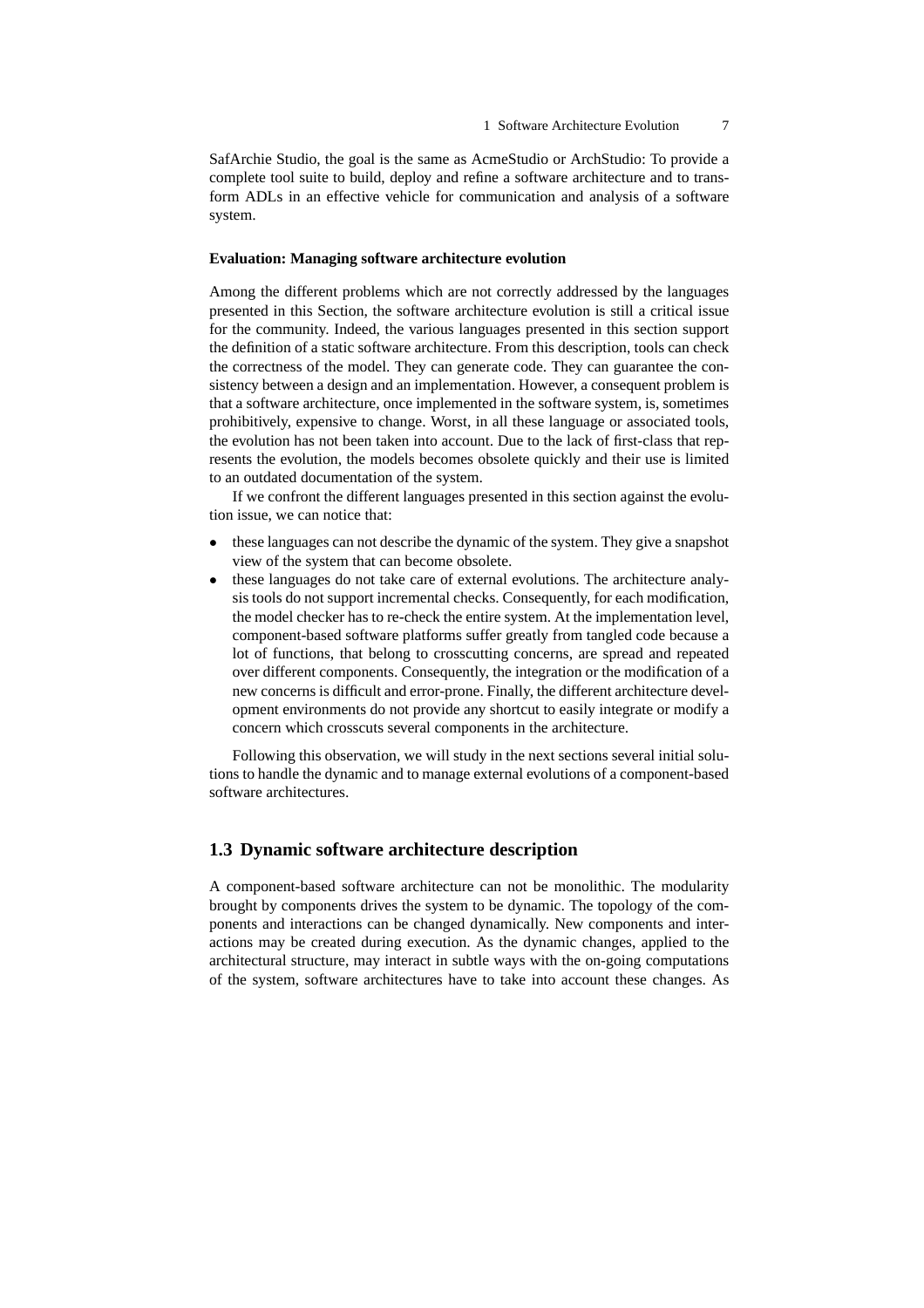there is no consensus between the existing approaches that support the expression of the software architecture dynamism [17], this section argues that the dynamic issue can be tackled in two ways: either the ADL can support an explicit specification of the software architecture's dynamic in which case all of the possible evolutions of the system are foreseen in the software architecture description, or the ADL can define a frame for dynamic software architecture. This frame confines the potential evolution of the software architecture.

# **1.3.1 Explicit specification of the software architecture dynamic**

### **Wright**

The first approach which has worked on the expression of the dynamic in a software architecture is an extension of Wright [18]. This extension reuses the behaviour notation of Wright to model the reconfiguration. It allows the architect to view the architecture in terms of a set of possible architectural snapshots, each with its own steady-state behaviour. Transitions between these snapshots are accounted by special reconfiguration-triggering events. To introduce the dynamism in an architecture description, the architect has to modify the component's alphabet, and allow new messages to occur in port descriptions. Through this approach, the interface of a component is extended to describe when reconfigurations are permitted in each protocol in which it participates. Thanks to these new events, a "reconfiguration view" consumes these events to trigger reconfigurations. This extension allows the designer to simulate the evolution of its software architecture. Each potential snapshot can be checked by the model checker of Wright. This extension is especially tailored for dynamic software architectures. However two main problems limit its use in a concrete system development. First, the modification of the component is really heavy for the architect. This solution breaks the separation of concerns principle. Indeed, the reconfiguration is expressed at the same level as the functional behaviour of the component. Second, this approach is limited to model and to simulate dynamic systems with a finite number of configurations.

# **Fractal/FScript**

Fractal ADL can not capture the dynamic of the system. Indeed, Fractal ADL is an XML configuration file used for the instantiation of the system. This file can really be compared to the configuration file of the Spring Framework<sup>5</sup> in which all the Beans/Components<sup>6</sup> are instantiated and interconnected. However, Fractal is a good candidate for the expression of the dynamic of the system. First, its run-time model is highly dynamic. Components or bindings can be instantiated at run-time programmatically. The configuration of a composite can be changed. Besides, Fractal is now associated with a scripting language, named FScript [19], used to program reconfigurations of Fractal components. The language and its implementation are designed to

<sup>5</sup> http://www.springframework.org/

<sup>&</sup>lt;sup>6</sup> Bean for Spring and Component for Fractal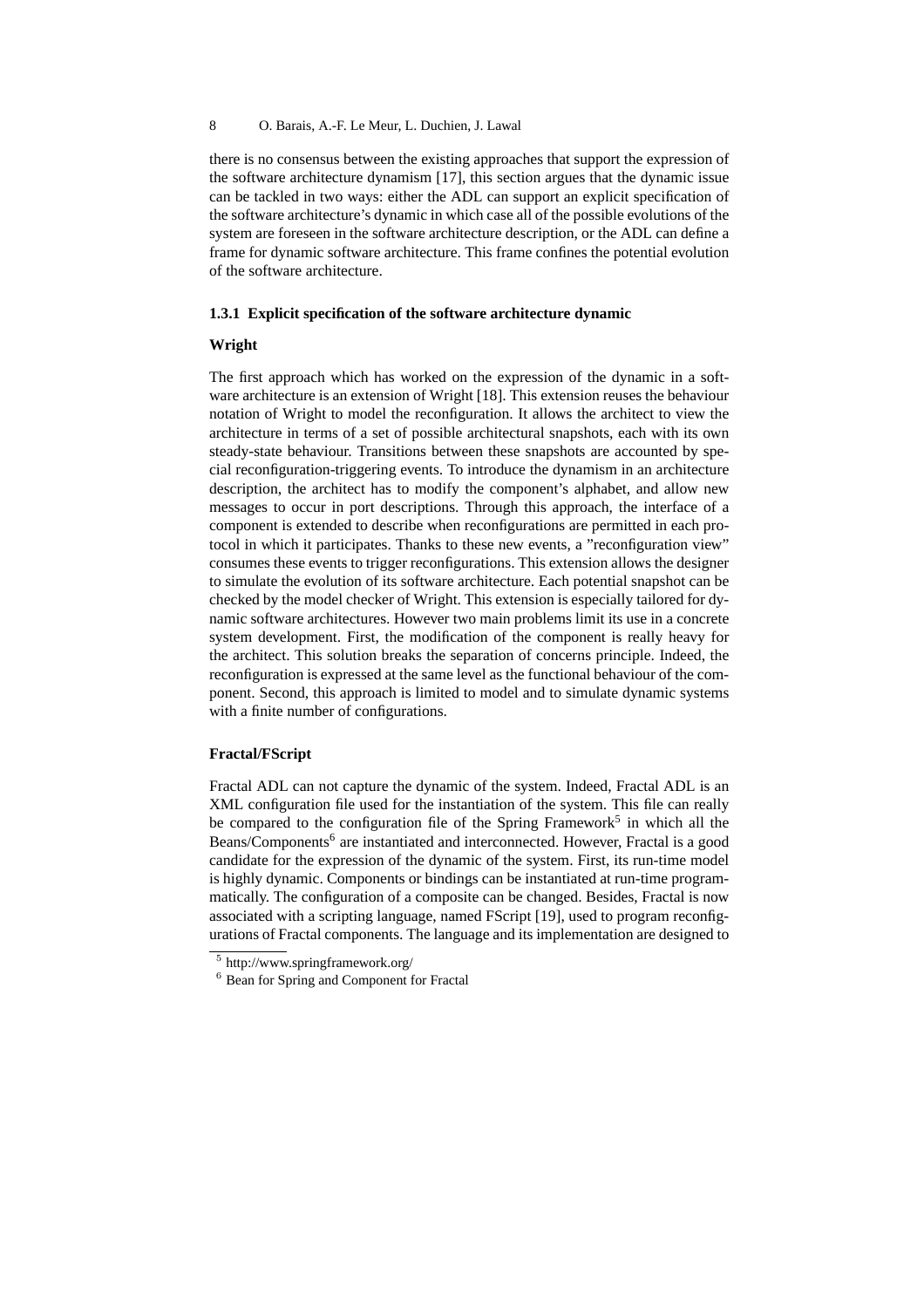offer certain guarantees on the reconfigurations, by considering them as transactions. More precisely, the guarantees are Termination (a reconfiguration can not be infinite), Atomicity (reconfiguration is executed either completely or not at all), Consistency (the Fractal system resulting from a successful FScript reconfiguration is structurally consistent) and Isolation (there are no concurrent reconfigurations). Each FScript program can be triggered by an event occurring inside the application itself using reactive rules modelled after the *Event-Condition-Action* paradigm (ECA). Associated to Fractal ADL, FScript provides an interesting power of expression to model the dynamic of the system.

#### **ArchJava**

ArchJava is really close to the implementation (see section 1.2). To model the dynamic in ArchJava, only statically defined components can be dynamically instantiated and connected. At creation time, each component records the component instance that created it as its parent component. A component will eventually be garbage collected if there are no references to the component. Dynamically created components can be connected together at run-time. Communication integrity requires each component to explicitly document the kinds of architectural interactions that are permitted between its subcomponents. A connection pattern is used to describe a set of connections that can be declared at run-time. Whether a component or a connection can be dynamically created, ArchJava does not support the explicit component or connector destruction.

#### **AADL**

The AADL is a new international standard for predictable model-based engineering of real-time and embedded software [20]. Mainly inspired by MetaH [21], its fields of application are automotive, avionics, space and industrial control systems. AADL is a lower-level modelling language than the different ADLs presented in the previous section. Main concepts manipulated by this language are components, ports, threads, communication bus, *etc*. It models software topologies bound to execution platform topologies. AADL is interesting for two reasons. Far-off the concern of this chapter, it was one of the first AADL to model the quality of service in a component based software architecture. It can model times properties or latency. Secondly, more relevant for this chapter, it provides a mechanism of *mode* to model the reconfiguration of statically-known systems. Indeed, each AADL component can have modes. Modes represent alternative configurations of the component implementation. Only one mode is active at a time. At the level of system and process a mode represents possibly overlapping (sub-)sets of active threads and port connections, and alternative configurations of execution platform components, as well as alternative bindings of application components to execution platform components. As in Fractal, mode changes are specified as a state transition diagram whose states are the modes, and the transitions are triggered by events. Thus, AADL can model the reconfiguration of statically-known systems.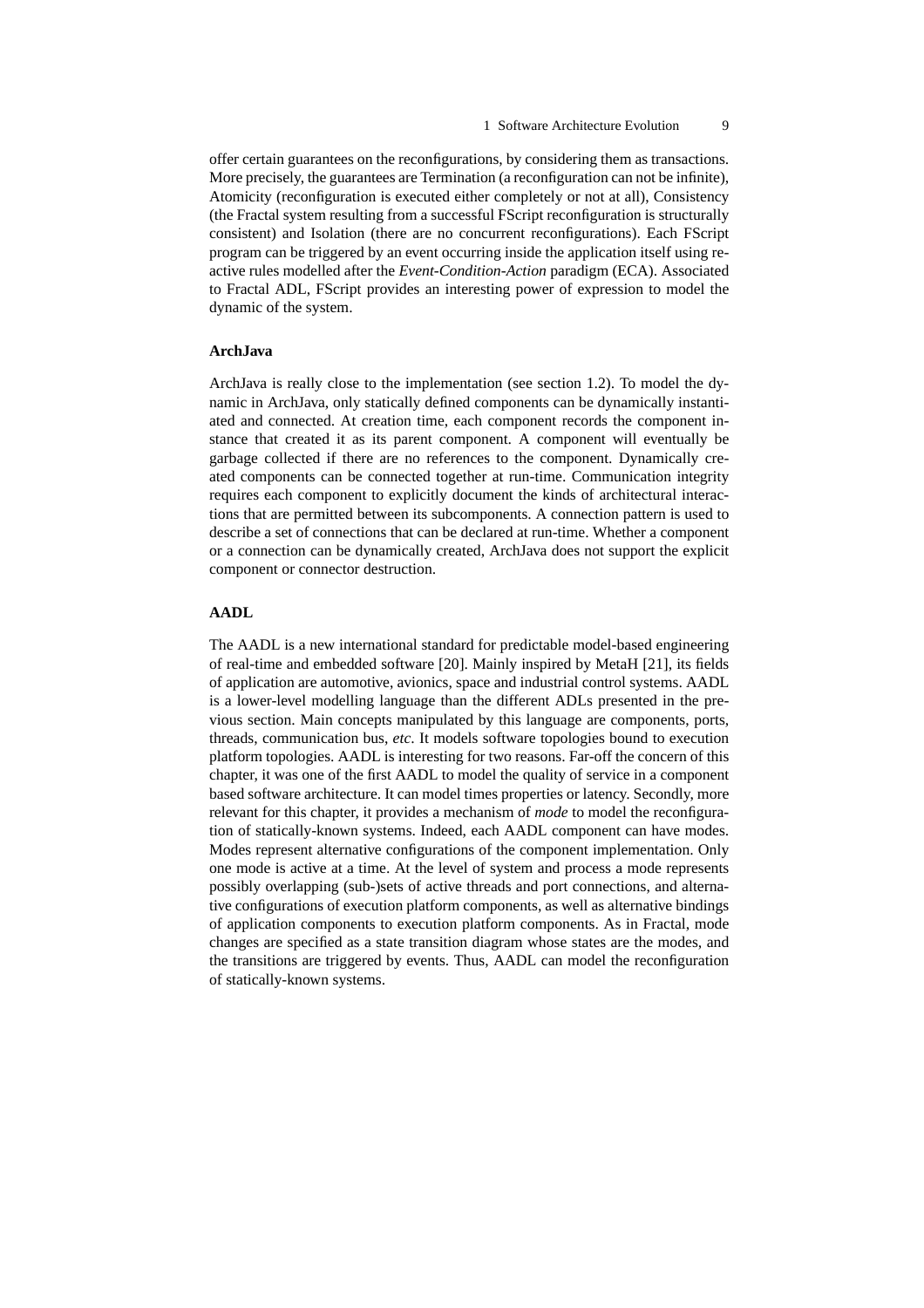# **Evaluation**

If the languages presented in this section make dynamic architectures explicit, they currently do not describe the dynamic with the same goal. The Wright extension or AADL model the dynamic to be able to simulate the evolution of the software architecture to check it. Fractal and ArchJava are more dedicated to implementing a dynamic software architecture. Among the shared features, we can observe than these approaches are based on a limited version of the CRUD<sup>7</sup> primitives, *i.e.,* they can create or destroy component or connection. However, although the separation between the reconfiguration policies and the rest of the software architecture is correct for Fractal/FScript and AADL, these policies are completely tangled into the components for ArchJava, and partially for Wright. If we consider the specification of the dynamic in the real-world, we can argue that the specification of all the possible reconfigurations is fastidious and limit the real dynamic of the software architecture.

# **1.3.2 A frame for dynamic software architecture**

Contrary to an explicit specification of all the potential snapshots of the system configuration, other languages try to confine the potential evolution of the software architecture in what we call a frame for dynamic software architecture.

#### **UML 2.0**

UML 2.0 [22] permits the specification of logical components, i.e. specification level components (e.g., business components, process components) as well as deployed components (such as artifacts and nodes). It proposes to model the system as a hierarchy of nested components that provide and require interfaces. It provides support for decomposition through the new notion of *structured classifiers*. A structured classifier is a classifier (a type) that can be internally decomposed (Classes, Collaboration, and Components). New constructs to support decomposition have been introduced: Part, Connectors, and Ports. In UML 2.0, a component is viewed as a "*self-contained unit that encapsulates state + behaviour of a set of classifiers*". It may have its own behaviour specification and specifies a contract of provided/required services, through the definition of ports. To model the nested hierarchy, a component can be seen as parts because a component is a structured classifier. In this case, a part has type and a lower/upper bound multiplicity. Consequently, a connector does not represent a connection at the instance level but a potential connection at the type level. This kind of diagram can be really interesting to design a frame for software architecture. The variability of the software architecture is confined with the lower and the upper bound of subcomponents. Besides, each connection between component instances must match a connection pattern declared in the enclosing component between component types. However, UML 2.0 provides

<sup>7</sup> Create, Retrieve, Update, Delete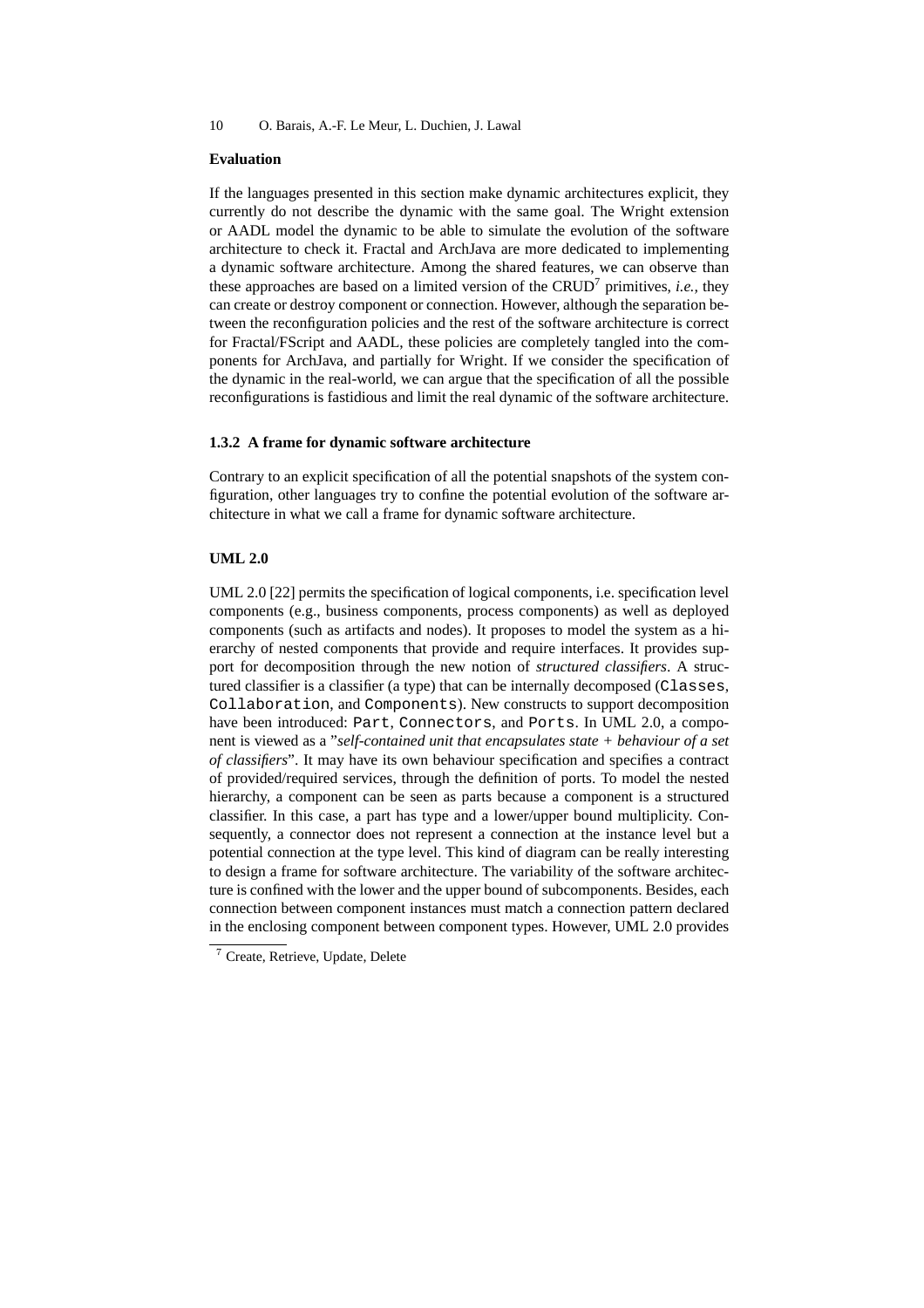usual intentional flexibility. This kind of diagram is optional, and the nested hierarchy can be modelled only with instances that have a fix cardinality. In this last case, UML 2.0 does not provides any frame to confine the software architecture dynamic.

### **SafArchie**

In the same lineage, SafArchie defines the concept of architecture type. An architecture type defines a set of possible configurations that must be respected by the software architectures. The defined constraints deal with component interfaces and identify relations and interactions between these component interfaces. Therefore, an architecture type represents a static view of a software architecture. These architecture types are used to check the structural and behavioural compatibilities between components. An architecture type is composed of six main elements: component type, composite type, bindings, port type, operation, and attribute. Designing a port type consists of identifying a set of operations that the port should provide or require. A port type corresponds to a set of operation signatures and their gathering together is guided by the system design. Component type defines all port types of the component and the minimum and maximum cardinality for each one. Composite type also identifies all the component types that it should contain and the minimum and maximum cardinality for each one. It defines the allowed interactions between these component types through the binding concept. A binding defines a possible interaction between two port types belonging to one or two component types that belong to the same component type. By this way, software architecture type is a set of structured constraints in terms of composite type, component type, and port type. Each typed software architecture should respect these constraints.

## **ACL**

In [23], Tibermacine et al present an approach to preserve the architectural choices throughout the component-based software development process. They present an Architectural Constraint Language (ACL) as a means to formally describe architectural choices at all the stages. This language is based on the UML's Object Constraint Language (OCL) [24]. ACL limits the scope of an OCL constraint to a particular component, by slightly modify the syntax and semantics of the context part in OCL. At the syntactic level, every constraint context should introduce an identifier. This identifier corresponds to the name of a particular instance of the meta-class cited in the context. At the semantic level, ACL interprets a constraint with the meaning it would have in the context of the metaclass but limiting its scope only to the instance cited in the context. With a tiny modification of OCL, a component is able to define a constraint on its own structure. In ACL, only invariants can be expressed. Pre- and post-conditions are removed of the language. In fact, ACL can be used to define a frame for software architecture by defining a set of invariants that has to be respected by all the configuration of a system. The architect effort is more important than in UML 2.0 or SafArchie but the power of expression of ACL is better. Indeed, in the lineage of OCL, which has proved its benefits for the comprehension and the maintainability of models [25], ACL is easy to read for the designer.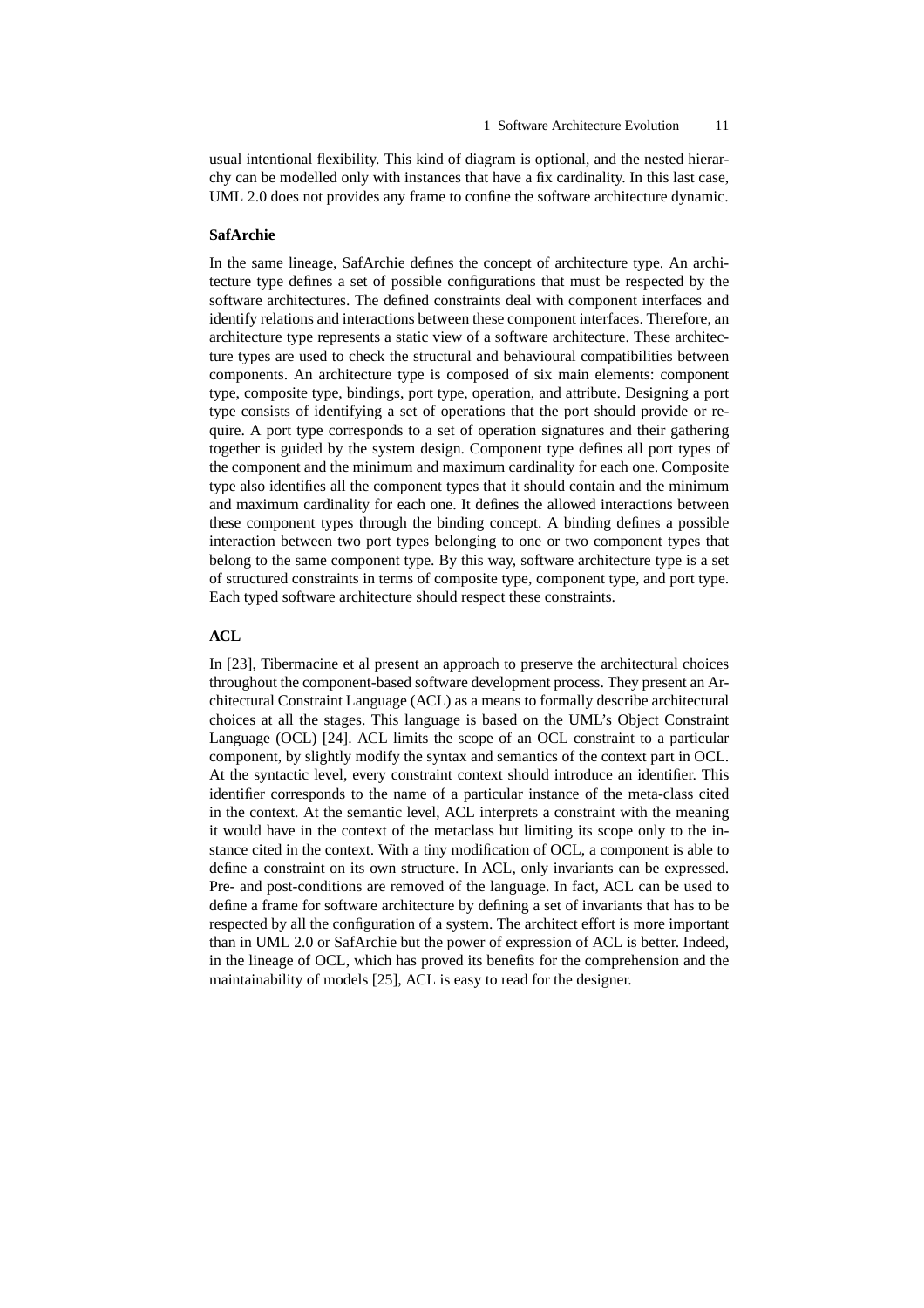### **ArchStudio**

In one of the first version of ArchStudio, an effort has been done to govern runtime change [26]. They propose a mechanism for restricting changes that compromise system integrity. They use constraints to confine the different change that can occur but also to constrain when particular changes may occur. They support also transactions modifications. Consequently, during the course of a complex modification, the system's architecture may be in an invalid state before reaching a final valid state. In the same trend as ACL, Constraints legitimately restricts certain modifications paths.

# **1.3.3 Evaluation**

These four works tackle the issue of the software architecture dynamic with the limitation of the allowed variability. The two main problems concern firstly, the lack of connection with component-based platforms. Indeed, these models could be seen as a repository which could evaluate if an explicit evolution is permitted. But, currently, no approach combines a scripting language to make explicit the dynamic at the platform level and an architecture type or a set of constraints to check if the proposed evolutions are correct from the modelling point of view. The second problem concerns the number of valid architectures that are defined with a set of constraints or an architecture type. In lots of case, this number is infinite. Consequently, it is impossible to check the correctness of all of these architectures. Currently, model checkers do not support the evaluation of an infinite architecture family.

# **1.4 Aspect-oriented architectures description language**

#### **1.4.1 Issue**

The notion of *architectural view* / *architectural layer* / *architectural aspect* <sup>8</sup> comes from a very natural analogy: Just like in an house architecture we have distinct *view*/*plan*/*blueprints* describing distinct concerns of the same house (walls and spaces, electric wiring, water conducts), it seems reasonable to conceive a software architecture description as the composition of several concerns specifications (*view*, *aspect*, *plan*) reflecting several perspectives (viewpoint, concern) of the same software system. Indeed the target audiences for an architecture description are the various stakeholders of the system. Explicitly identifying these stakeholders reflects the multi-dimensional, multi-disciplinary nature of defining a software architecture. A stakeholder is any person, organisation or other entity with a particular interest in the architecture of the system. The reason to identify each stakeholder is to facilitate the comprehension of the system and its properties.

A software architecture description already provides an implicit separation of concerns: by describing the component configuration and the component interface,

<sup>&</sup>lt;sup>8</sup> depending on the community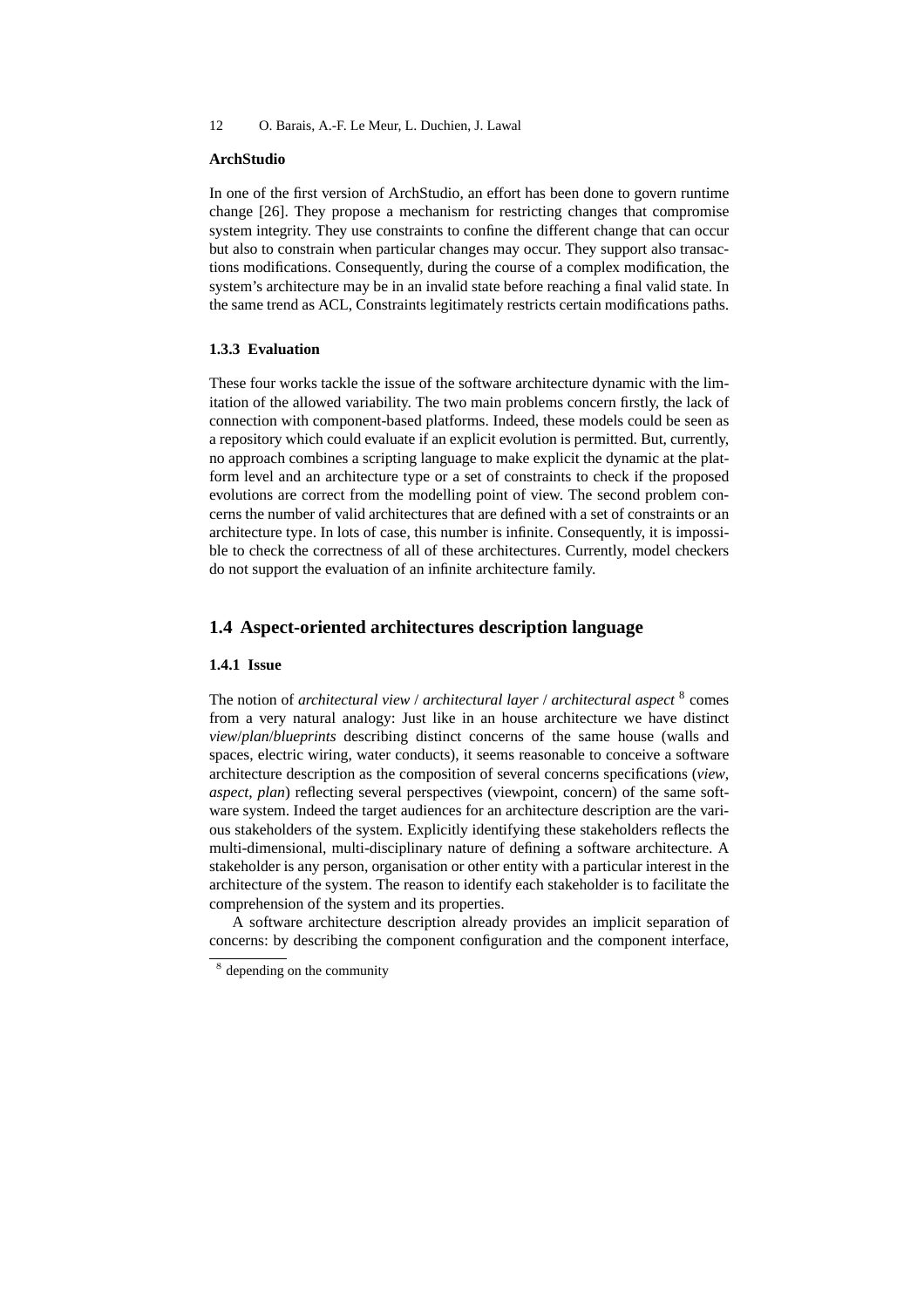they separate the dimensions of composition from interaction. Nevertheless, the separation of these dimensions are not sufficient to modularise concerns such as security that crosscut the software architecture. The insufficient crosscutting concerns modularity complicates software evolution. To overcome this tension, this section presents several approaches that propose to promote Aspect-Oriented Software Development (AOSD) principles into ADLs. Through the description of these approaches, we will see how the improvement of the separation of concerns in a software architecture description can ease its evolution. We will also discuss the main issue raised by the introduction of AOSD into a software architecture.

### **1.4.2 Using Aspects in Architectural Description**

#### **IEEE 1471**

IEEE Std 1471, named *Recommended Practice for Architectural Description of Software-Intensive Systems* [27] was the first formal standard to address what an architectural description (AD) is. It was developed by the IEEE Architecture Working Group between 1995 and 2000 with representation from industry, other standards bodies and academia. In 2006, IEEE 1471 became a draft international standard (ISO/IEC DIS 42010) and is now undergoing joint revision by IEEE and ISO.

IEEE 1471 is a conceptual framework. It establishes a set of content requirements on an architectural description. An architecture description contains any collection of products used to document an architecture. IEEE 1471 details how architecture descriptions should be organised, and their information content. The three main principles of this framework are:

- abstracting away from specific media (e.g., text, HTML, XML);
- being method-neutral: It is being used with a variety of existing and new architectural methods and techniques);
- being notation-independent: IEEE 1471 recognises that diverse notations are needed for recording various facets of architectures.

An architecture description in IEEE 1471 is governed by a set of rules. These rules define what it means for an AD to conform to the Standard. Even if IEEE 1471 does not provide the concept of aspect, it identifies the concept of architectural concerns which include: functionality, security, performance, reliability. All these concerns are generally regarded as early aspects. Under the rules of IEEE 1471, an architectural description must explicitly identify the stakeholders of the system's architecture and enumerate each architectural concern. If an AD does not address all identified stakeholders' concerns, it is, by definition, incomplete.

In IEEE 1471, an AD is organised into one or more architectural views. An architectural view is defined to be *a representation of a whole system from the perspective of a related set of concerns*. Each view has a governing architectural viewpoint. The viewpoint provides the set of conventions for constructing, interpreting and analysing a view, including the rules for determining whether it is well-formed. Each identified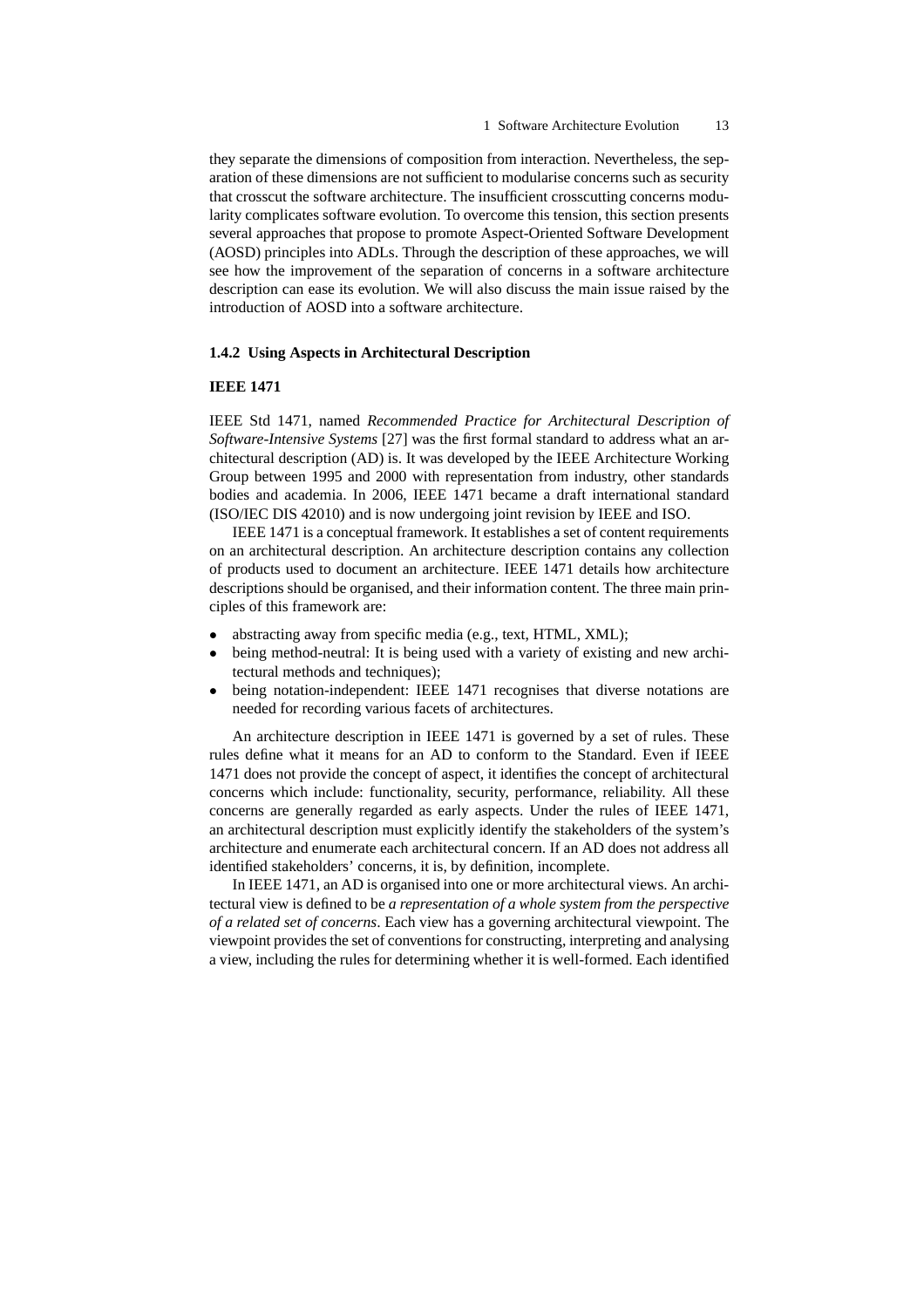stakeholder concern must be framed by at least one of the architectural viewpoints selected for use in an AD; if not, the AD is incomplete.

With regard to this conceptual framework, we can see that this standard has identified as a key concepts the issue of the different stakeholder management and the separation of concerns in a software architecture description. Currently, they do not propose to use Aspect-Oriented Modelling methods to compose this view. Consequently, they do not propose a clear join point model. They do not propose any pointcut language. The composition phase is not really formalised in the standard. This approach is not operational. However, we can really imagine to use IEEE 1471 as a framework associated to an ADL that supports AOSD.

#### **Aspect-Oriented ADLs**

Recently, to improve modularity and component reusability, several ADLs are motivated by the integration of new Aspect-Oriented (AO) abstractions such as, aspects, joinpoints, pointcuts and advices into the ADLs in order to address the modelling of crosscutting concerns in an architecture.

As software architecture descriptions rely on a connector to express the interactions between components, an equivalent abstraction must be used to express the crosscutting interactions. An Architectural Aspect, which is composed of *aspectual connector* and *aspectual component*, is a component that represents a crosscutting concern in a component-based architecture. The traditional connector can not model the crosscutting interaction because the semantics between a binding of two components is different than the semantics of a binding between an aspect and a base component. The first one defines usually a contract between a client and a supplier. The second one is more invasive. Due to the obliviousness principle, the base component must not be aware of the fact that it might be modified by an aspect component.

In order to express the crosscutting interaction, AspectualAcme [28] defines the Aspectual Connector, an architectural connection element that is based on the connector element but with a new kind of interface and a different semantics. The new interface makes a distinction between the different elements playing different roles in a crosscutting interaction, *i.e.*, affected traditional components and aspectual components; and captures how components are interconnected. The interface of an aspectual component contains some base roles, some crosscutting roles and a glue clause.

The glue clause specifies how an aspectual component affects regular components. There are three types of glue clause: after, before, and around. The semantics is similar to the one of advice composition from AspectJ [5]. The base roles can be linked to ports with a pointcut description. This expression matches the different ports affected by the aspectual component. Base role identifies the aspectual component that affects the base components.

Similarly, Fractal Aspect Component (FAC) [29] extends the Fractal ADL with Aspect Components (AC). Aspect Components are responsible for specifying existing crosscutting concerns in software architecture. Each aspect component can affect components by means of a special interception interface. Two kinds of binding between components and ACs are offered: a direct crosscut binding by declaring the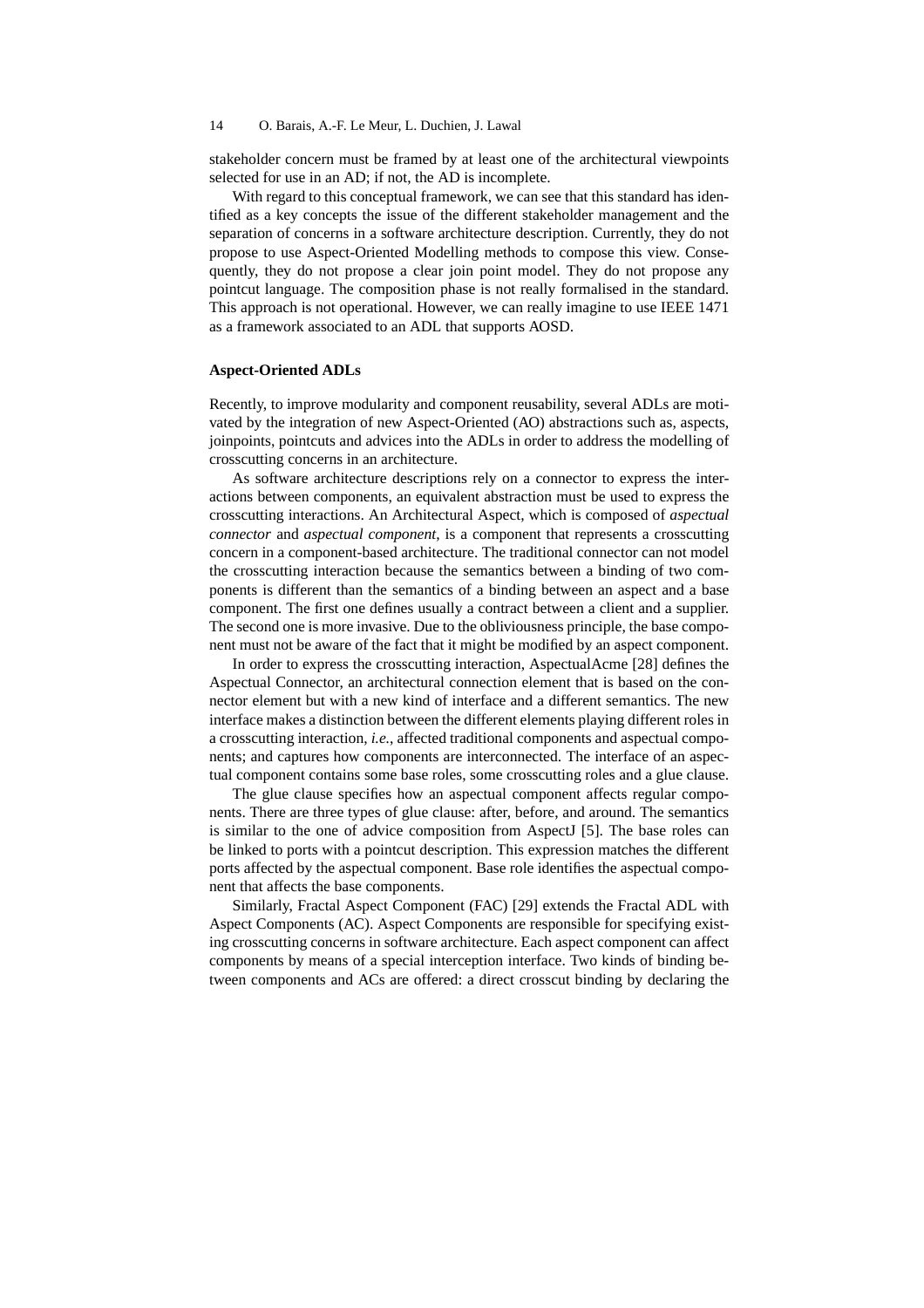component references and a crosscut binding using pointcut expressions based on component names, interface names and service names.

A third approach, named PRISMA [30], should be mentioned. It integrates the software architecture and the AOSD approaches. Contrary to FAC or AspectualACME, PRISMA is a symmetrical approach because it does not consider functionality as a kernel entity different to aspects and it does not constrain aspects to specify non-functional requirements; functionality is also specified as an aspect. As a result, PRISMA provides a homogeneous treatment to functional and non-functional requirements. In PRISMA, aspects are first-order citizens of software architectures and represent a specific behaviour of a concern (e.g., safety, coordination, etc) that crosscuts the software architecture.

# **1.4.3 Evaluation**

An interesting analysis and comparison of Aspect-Oriented ADL to complete this section can be found in [31, 32]. Complementary to these two studies, the approaches presented in this section illustrate that there is currently no consensus between existing approaches about the way to define an aspect in a software architecture. Among the other differences, some approaches consider that an aspect is composed of components, is a kind of component or a component is composed of aspects. However, most of them agree on that the semantics of the composition has to be extended to incorporate aspects into an ADL. As in software architecture there is a consensus that a software connector is the element that mediates interactions between components, several approaches modify the semantics of the connector to reflect the concepts of AOSD in a software architecture description.

As illustrated in [33], in addition to separating the different concerns during software development, AOSD can help to overcome many of the problems related to software evolution. Improving the separation at the architecture level will help to coordinate the different stakeholders of the system and improve the ability to modify only one concern independently of the others. Nevertheless, integrating or modifying a concern requires invasively modifying the ADL specification, at all points affected by the concern. These modifications are low-level, tedious and error-prone, making the integration of such concerns difficult. As pointed out by the AOSD evolution paradox [34], the evolution of a concern can break the consistency of the software architecture. For this reason, we claim in the second part of this chapter that the consistency of a base architecture modified by an aspect is a key issue for the software architecture community. To illustrate the problem and evaluate an initial solution, we propose to study in depth TranSAT: a framework for integrated stepwise new concerns in a software architecture.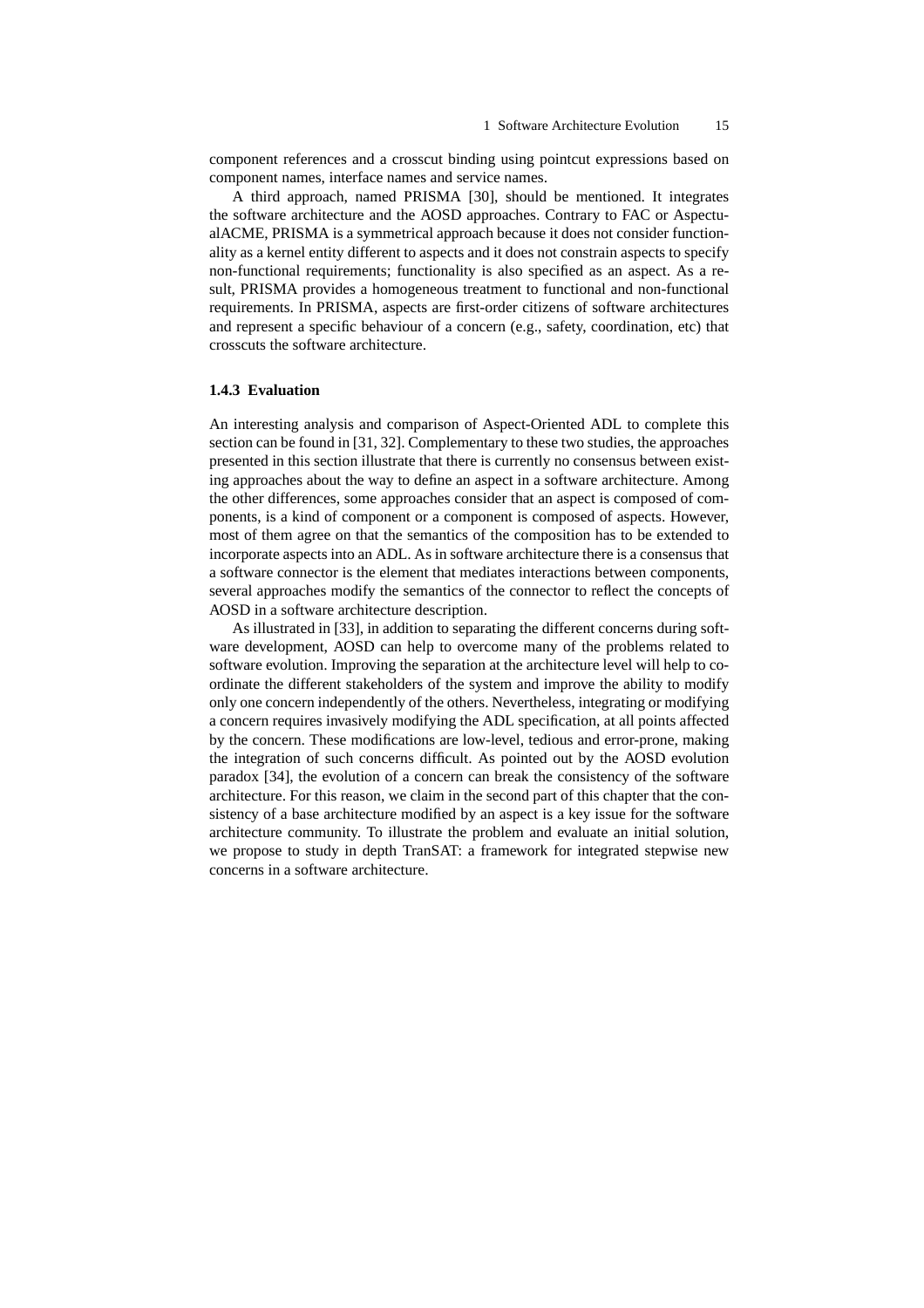# **1.5 Safe integration of new concerns in a software architecture**

#### **1.5.1 Overview of TranSAT**

In this section, to motivate the breaking consistency issue, we present an overview of the TranSAT framework, through the example of a banking software architecture. We first describe the architecture and then show how to use the TranSAT framework to extend this architecture with an atomicity concern. Finally, we consider some of the issues that confront an architect when specifying a crosscutting concern.

# **Example**

Our example banking application manages the withdrawal and deposit of money between savings and checking accounts. This application is represented by the software architecture shown in Figure 1.1, which is specified using the SafArchie ADL (see Section 1.2).



**Fig. 1.1.** Banking software architecture

Figure 1.1(a) gives the structural description of the banking architecture. The structure is described in terms of composites (Bank, Clients), components (Manager, Savings, Checking), ports (p1 to p5), delegated ports (dp1 to dp3) and bindings. Ports contain operations; for example, the operations withdraw and deposit are provided by the ports p4 and p5 respectively. A port must contain at least one operation, must be part of exactly one component, and must be bound to exactly one other port, in some other component. Operations are either provided or required. Bound ports must contain compatible operations; for example, port p2 requires the operations provided by port p4. Delegated ports do not contain any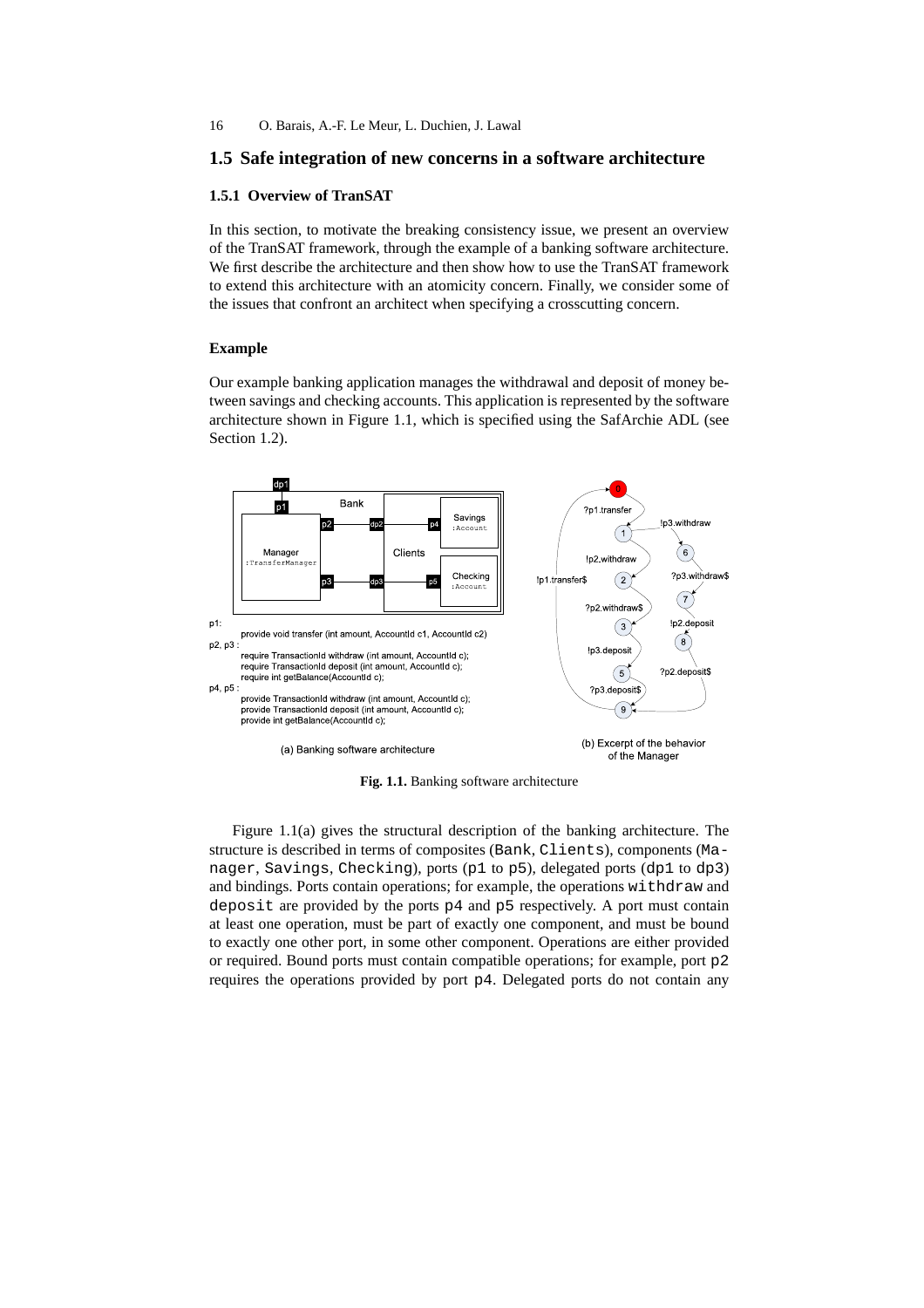operations; they define the interface of a composite, exporting the operations of the composite's components.

Figure 1.1(b) gives the behavioural description of one of the components, Manager. The behaviour is specified in terms of an Input/Output Automaton [35] that describes the sequences of messages that a component may receive and emit. The notation used in these automata is as follows. For a provided operation op1, the message ?op1 represents the receipt of a request and the message !op1\$ represents the sending of the response. ?op1 must precede !op1\$, but they can be separated by any number of messages, representing the processing of op1. For a required operation op2, the message !op2 represents the sending of a call and the message ?op2\$ represents the receipt of the response. Sending a call is a blocking operation, and thus !op2 must always be immediately followed by ?op2\$. Using this notation, the behaviour shown in Figure 1.1(b) specifies that when the Manager receives a transfer request, it makes a withdrawal from one of the two accounts and a deposit to the other one.

#### **Integrating an atomicity concern using the TranSAT framework**

The TranSAT framework manages the integration of a new concern, represented as an *architectural aspect*, into an existing architecture, referred to as a *basis plan*. The software architectural aspect represents the new concern in terms of a *plan*, a *join point mask*, and a set of *transformation rules*. The plan describes the structure and behaviour of the new concern. The join point mask defines the structural and behavioural requirements that the basis plan must satisfy so that the new concern can be integrated. The transformation rules specify the means of composing the new



**Fig. 1.2.** Architectural aspect for the atomicity concern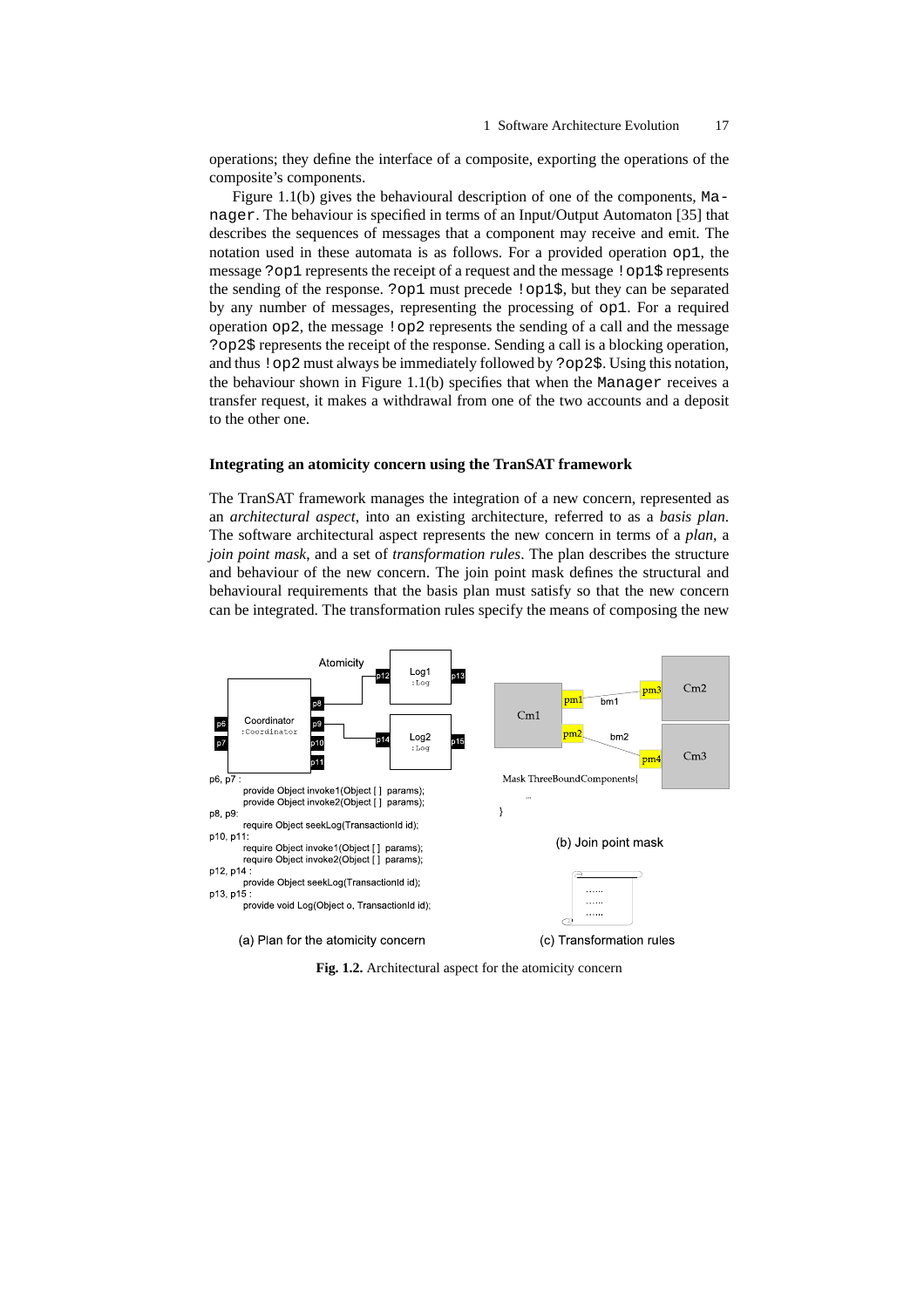plan with the basis plan. Given a software architectural aspect, the architect specifies where it should be added to the basis plan. The TranSAT *weaver* then checks that the selected point in the basis plan matches the join point mask, instantiates the transformation rules according to the architectural entities matched by the join point mask, and executes the instantiated transformation rules to compose the new concern into the basis plan.

As an example of the use of these constructs, we consider how to make the banking transactions atomic. This concern is crosscutting, in that it affects both the Manager and the savings and checking accounts. The architectural aspect related to atomicity is shown in Figure 1.2. The new plan corresponding to the atomicity concern keeps a log of certain operations and enables these operations to be rolled back when an error occurs. Specifically, the Log components provide operations to keep a log and to retrieve information from this log, and the Coordinator component triggers rollbacks when appropriate, guaranteeing the atomicity property. The join point mask specifies that this plan can be composed in a context consisting of one component Cm1 attached to two other components Cm2 and Cm3. Some constraints (not shown) are also placed on the operations in the ports connecting these components. In the banking software architecture, the join point mask is compatible with the integration site consisting of the Manager, Savings and Checking components. Finally, the transformation rules connect the ports of the plan to the ports of the selected integration site, and make other appropriate adjustments. In the case of the banking architecture, the result of the composition is shown in Figure 1.3.



p2, p3

require int getBalance(AccountId c); p4, p5:

provide int getBalance(AccountId c);

p16, p17: require void log(Object o, TransactionId id);

p18, p19:

require TransactionId withdraw (int amount, AccountId c); require TransactionId deposit (int amount, AccountId c)

p20, p21: provide TransactionId withdraw (int amount, AccountId c); provide TransactionId deposit (int amount, AccountId c);

**Fig. 1.3.** Transformed banking software architecture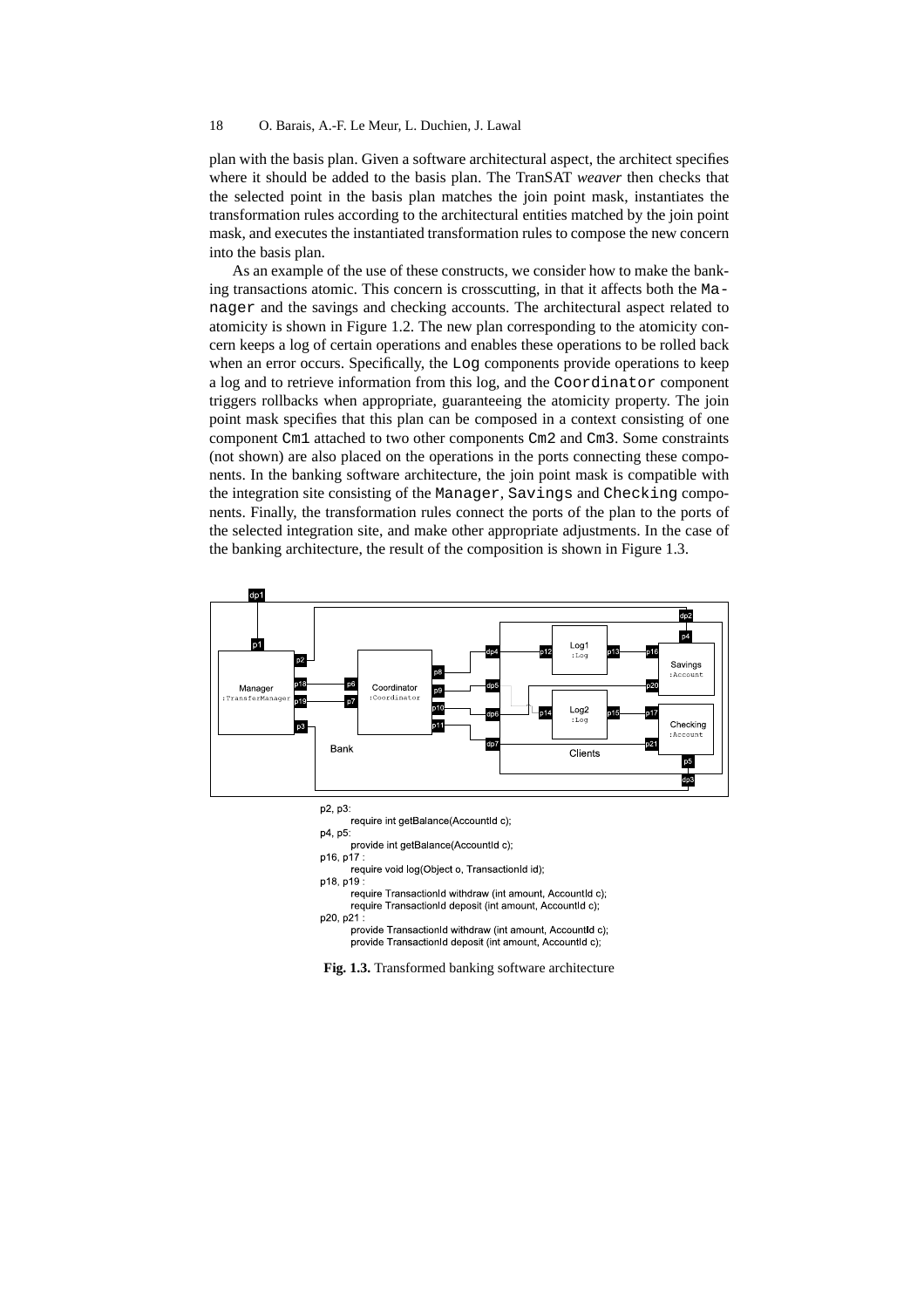### **Issues**

To specify the integration of a crosscutting concern, the architect must describe how to modify the component structure, behaviour, and interfaces. This task is highly error prone, as many modifications are typically required, and these modifications can have both a local impact on the modified elements and a global impact on the consistency of the architecture.

Typically, a component model places a number of requirements on local properties of the individual architectural elements. For example, in SafArchie, the ADL on which TranSAT is built, it is an error to break a binding and then leave the affected port unattached, or to remove the last operation from a port, and then leave the port empty. The construction of the behaviour automaton associated with each component is particularly error prone, because it must be kept coherent with the other elements of the component and because of the complexity of the automaton structure. For example, in SafArchie, all of the operations associated with the ports of a component must appear somewhere in the component's behaviour automaton. When the ADL separates the structural and behavioural descriptions, it is easy to overlook one when adding or removing operations from the other. An automaton must also describe a meaningful behaviour; at a minimum that for each operation, a call precedes a return and every call is eventually followed by a return from the given operation.

The architecture must also be globally coherent. The most difficult point raised by this coherence issue lies mainly in the behaviour of the architecture. So that the application can run without deadlock, it must be possible to synchronise the behaviour of each component with that of all of the components to which it is bound by its ports. Any change in the behaviour of a single component can impact the way it is synchronised with its neighbours, which in turn can affect the ability to synchronise their behaviours with those of other components in the architecture. The interdependencies between behaviours can make the source of any error difficult to determine.

#### **1.5.2 A specific language for Software Architecture Transformation**

In this subsection we present the TranSAT's transformation language for specifying the elements of an architectural aspect: plan, join point mask and transformation rules. The component assembly shown in Figure 1.2 (a) is an example of a plan, showing only structural information. We also present the join point mask and the transformation rules. The use of the language is illustrated through the definition of the atomicity aspect.

# **The join point mask**

The join point mask describes structural and behavioural preconditions that a basis plan must satisfy to allow the integration of the new concern. It consists of a series of declarations specifying requirements on the structure and behaviour of the components available at the integration site.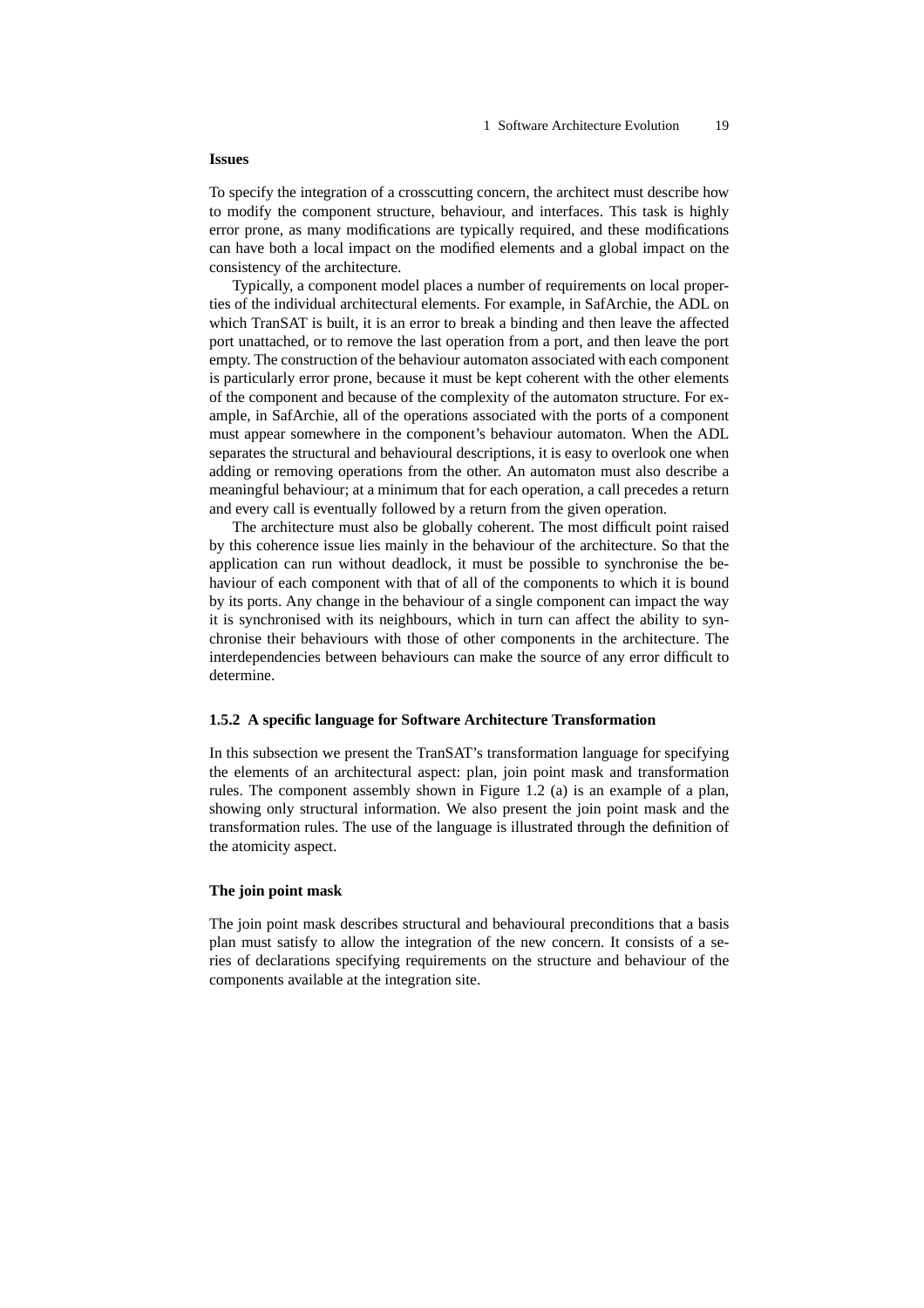

**Fig. 1.4.** Join point mask definition

Figure 1.4 illustrates a join point mask suitable for use with the atomicity plan (Figure 1.2 (a)). For readability, some of the declarations are elided or represented by the diagram at the top of the figure. The diagram specifies that some component Cm1 must be connected to two other components Cm2 and Cm3. The remaining declarations define a series of placeholders for operations (line 3), specify whether these operations must be declared as provided or as required (lines 4-11) and specify that they must be associated with the ports pm1 to pm4 (lines 12-15). Finally, lines 16-19 ensure that the operation  $\phi$  pm is the inverse of operation  $\phi$  pm is in the bound port, and similarly for opm2 and opm6, opm3 and opm7, and opm4 and opm8. Operations are inverse if they have the opposite polarity, the same name and compatible types. In the banking architecture, these constraints would, for example, allow the architect to select the required operation withdraw in port p2 as opm1 and the provided operation withdraw in port p4 as opm5. In this example, the join point mask does not specify any behavioural requirements. If needed, the constraints on the behaviour of a component mask can be specified in terms of a sequence of messages.

#### **The transformation rules**

The transformation rules describe precisely how to compose the new plan with a basis plan. They specify the various transformations to perform on the elements defined in the new plan and the join point mask, as well as their application order. The language provides two kinds of transformation primitives: *computation transformation primitives* and *interaction transformation primitives*. The computation transformation primitives specify the introduction of new ports and operations in primitive components, in order to adapt the component behaviour. The interaction transformation primitives manage the insertion and deletion of component bindings and man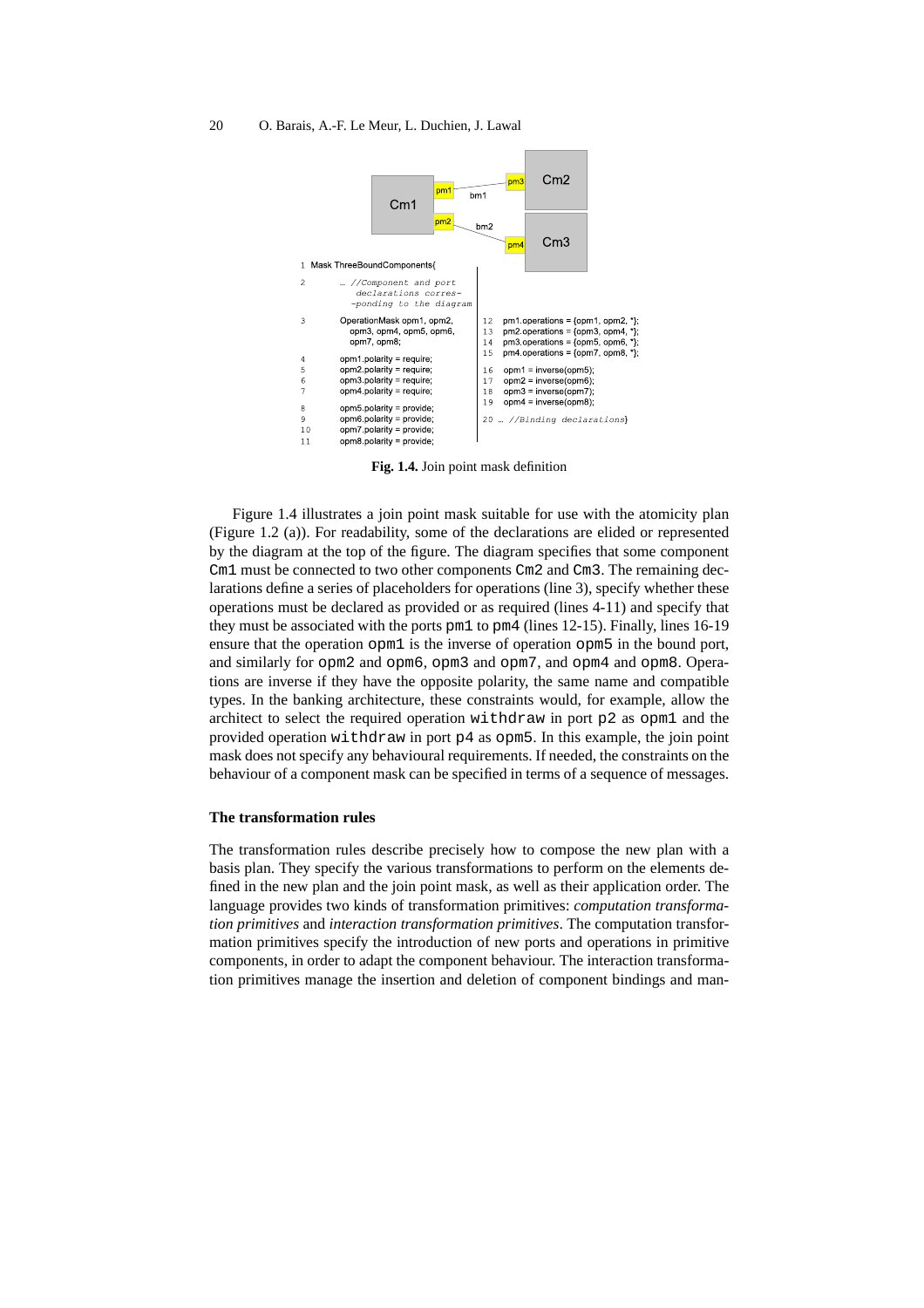age the composite content, in order to reconfigure the software architecture. Overall TranSAT is targeted towards introducing new concerns into existing architectures rather than removing existing functionalities. Thus, the language has been designed to prevent transformations that remove existing behaviours.

#### **Computation transformation primitives**

Table 1.1 shows the primitives used to manage the structural transformation of primitive component interfaces. These primitives allow the architect to create new ports and operations, to destroy empty ports and to move an operation from one port to another.

|        | Port                      | Operation                               |
|--------|---------------------------|-----------------------------------------|
| create | Port $Pr$ in $Cp$ ;       | Operation $Or = op$ in Pr;              |
|        |                           | Operation $Or_1 = op$ replaces $Or_2$ ; |
|        | $destrov$ $ Pr.degrov$ ): | N/A                                     |
| move   | N/A                       | $ Or$ move $(Pr)$ :                     |

Cp: ComponentRef, Pr: PortRef, Or: OperationRef,  $op ::= Or$  | inverse(*Or*), N/A: Not applicable **Table 1.1.** Computation transformations

Adding an operation to a port has an impact on the behaviour of the associated component. When a new copy of an operation is added to a port using the operation Operation  $Or = op$  in Pr, the architect must explicitly specify how the messages associated with the newly added operation op fit into the behaviour of the component to which the operation is attached. The transformation of the behaviour automaton is specified using the pattern-matching syntax *template* => *result*. Such a rule inserts the messages associated with the new operation, op, before, after, or around the calling or responding messages associated with some existing operation, m. The template specifies the sequence of messages on m, possibly separated by any sequence of messages, x. The result describes how messages associated with the new operation, op, are interleaved with this sequence.

The following lines illustrate the use of the automaton transformation rules:

$$
?m \rightarrow x \rightarrow !m$ \Rightarrow ?m \rightarrow !op \rightarrow ?op$ \rightarrow x \rightarrow !m$;
$$
  

$$
?m \rightarrow x \rightarrow !m$ \Rightarrow ?m \rightarrow (!op \rightarrow ?op$ \rightarrow x | x) \rightarrow !m$;
$$
  

$$
?m \rightarrow x \rightarrow !m$ \Rightarrow ?m \rightarrow (!op \rightarrow ?op$ \rightarrow x | x) \rightarrow !m$;
$$

In line 1, the template describes the receipt of a call to m followed by any number of messages, followed by the sending of m's response. The result specifies that following the receipt of the call to m, the component sends a call to op and waits for the response before performing any further computation. The use of the new operation op at runtime can also be conditional. In line 2, the transformed component either calls op, waits for the response, and then performs the sequence  $x$ , or performs  $x$ alone, ignoring the added op operation.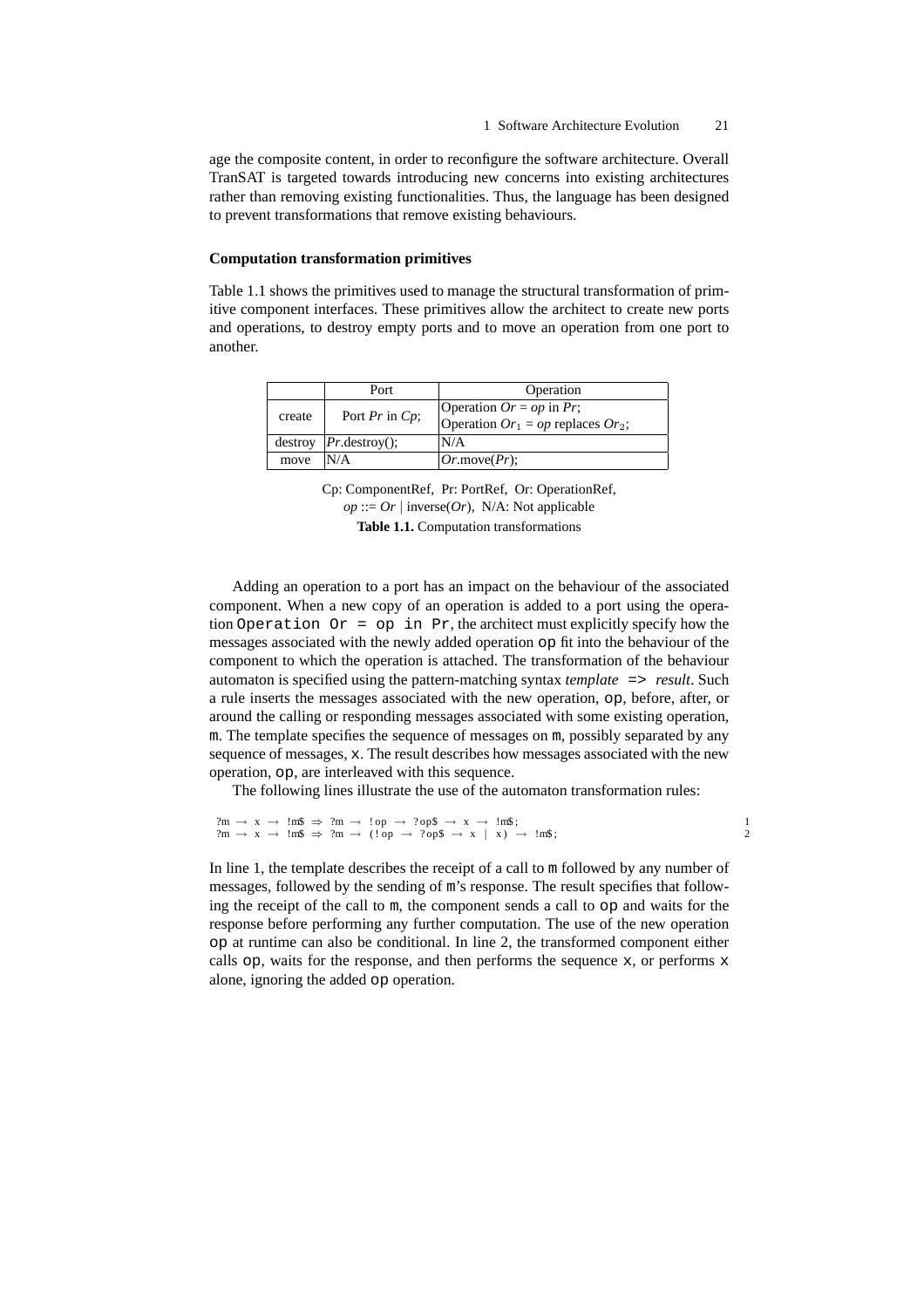#### **Interaction transformation primitives**

The interaction transformation primitives manage the reconfiguration of the software architecture. As shown in Table 1.2, operators are provided to create and destroy bindings, to create composites either at the top level or within another composite, and to move one composite  $Cr_1$  or one component  $C_p$  into another composite  $Cr_2$ .

|         | Binding           | Composite                    | Component             |
|---------|-------------------|------------------------------|-----------------------|
| create  | Binding $Br =$    | Composite $Cr$ ;             | N/A                   |
|         | $\{Pr_1, Pr_2\};$ | Composite $Cr_1$ in $Cr_2$ ; |                       |
| destroy | $Br.$ destroy();  | 'N/A                         | N/A                   |
| move    | N/A               | $Cr_1$ .move $(Cr_2)$ ;      | $ Cp$ move $(Cr_2)$ ; |

Cp: ComponentRef, Cr: CompositeRef, Pr: PortRef, Br: BindingRef, N/A: Not applicable **Table 1.2.** Interaction transformations

### **Example**

We use the atomicity example to illustrate the use of the computation and interaction transformation primitives. In this example, composing the new plan requires (i) interposing the Coordinator component between the original component Cm1 (instantiated as Manager in the banking case) and the operations that are to be made atomic, and (ii) inserting the Log components in front of the components Cm1 and Cm2 providing these operations (instantiated as Savings and Checking in the banking case). Figure 1.5 shows the rules that carry out these transformations.

In the join point mask, the operations to be made atomic are specified to be in a port that may contain other operations, *e.g.*, port pm1 includes the operations  $opm1$ ,  $\gamma$  opm2, and some unknown list of operations  $\star$  (line 12 in Figure 1.4). So that the atomicity concern does not have to take into account these other operations, lines 2- 11 in Figure 1.5 move the operations to become atomic into newly created ports, p18 to p21. This transformation may cause the ports matched by the join point mask to become empty. Accordingly, lines 13-16 apply the destroy operation to these ports, causing them to be destroyed if they are empty. When the atomicity concern is composed into the banking software architecture, the ports matched by pm1 to pm4 are not destroyed because they contain the operation getBalance.

The ports of the Coordinator are then updated with references to the operations to be made atomic. For each port, p6, p7, p10, and p11, the generic operations invoke1 and invoke2 are replaced by the inverses of the corresponding operations in the ports p18 to p21 (lines 18-25). These transformations implicitly update the Coordinator's behavior automaton by replacing the messages associated with the invoke operations by the messages associated with the new operations.

To insert the Log components in front of Cm2 and Cm3, new ports must be added to Cm2 and Cm3 and these ports must be instantiated with references to the log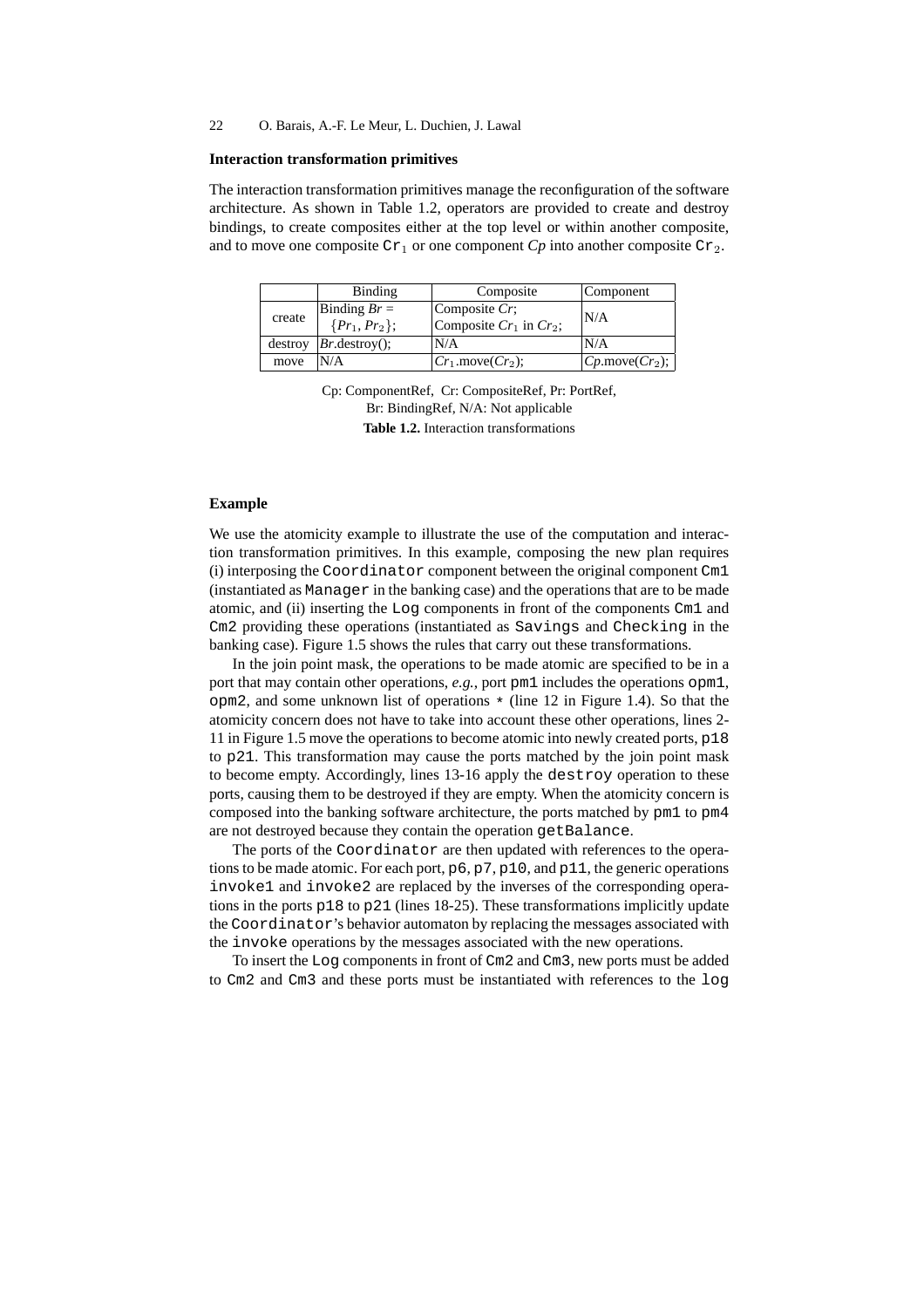| // Cm1 transformation                                                                                                                                | $\mathbf{1}$   |
|------------------------------------------------------------------------------------------------------------------------------------------------------|----------------|
| Port p18 in Cm1;                                                                                                                                     | 2              |
| $opml$ . move $(pl8)$ ;                                                                                                                              | 3              |
| $opm2$ . move $(p18)$ ;                                                                                                                              | $\overline{4}$ |
| Similarly for the port $p19$ and the operation masks opm3 and opm4 of pm2                                                                            | 5              |
|                                                                                                                                                      | 6              |
| // Cm2 transformation                                                                                                                                | $\tau$         |
| Port p20 in Cm2;                                                                                                                                     | 8              |
| opm5.move(p20);                                                                                                                                      | 9<br>10        |
| $opm6$ . move $(p20)$ ;<br>Similarly for the port $p21$ in Cm3 and the operation masks opm7 and opm8 of pm4                                          | 11             |
|                                                                                                                                                      | 12             |
| // Port destruction                                                                                                                                  | 13             |
| $pm1.$ destroy ();                                                                                                                                   | 14             |
| $pm3.$ destroy ();                                                                                                                                   | 15             |
| Similarly for the ports pm2 and pm4                                                                                                                  | 16             |
|                                                                                                                                                      | 17             |
| // Coordinator transformation                                                                                                                        | 18             |
| Operation $o6a = inverse($ opm1) replaces p6.invoked;                                                                                                | 19             |
| Operation $o6b = inverse(omp2)$ replaces $p6.invoke2;$                                                                                               | 20             |
| Similarly for the operations of the port p7                                                                                                          | 21             |
|                                                                                                                                                      | 22             |
| Operation $010a =$ inverse (opm5) replaces $p10.invobel$ ;                                                                                           | 23             |
| Operation ol0b= inverse(opm6) replaces p10.invoke2;                                                                                                  | 24<br>25       |
| Similarly for the operations of the port p11                                                                                                         | 26             |
| // Introduction of p16 within Cm2                                                                                                                    | 27             |
|                                                                                                                                                      |                |
|                                                                                                                                                      |                |
| Port p16 in Cm2;                                                                                                                                     | 28             |
| Operation $o16 = inverse(p13.log)$ in p16;                                                                                                           | 29<br>30       |
| $?$ opm5 $\rightarrow$ x $\rightarrow$ !opm5\$<br>$\Rightarrow$ ?opm5 $\rightarrow$ x $\rightarrow$ !016 $\rightarrow$ ?016\$ $\rightarrow$ !opm5\$; | 31             |
| ?opm6 $\rightarrow$ x $\rightarrow$ !opm6\$                                                                                                          | 32             |
| $\Rightarrow$ ?opm6 $\rightarrow$ x $\rightarrow$ !016 $\rightarrow$ ?016\$ $\rightarrow$ !opm6\$;                                                   | 33             |
|                                                                                                                                                      | 34             |
| // Introduction of p17 within Cm3                                                                                                                    | 35             |
| Similarly to Cm2 for the transformation of the port p17                                                                                              | 36             |
|                                                                                                                                                      | 37             |
| // Component introduction                                                                                                                            | 38             |
| Coordinator.move(Cml.parent);                                                                                                                        | 39             |
| $Log1$ . move $(Cm2$ . parent);                                                                                                                      | 40             |
| $Log2$ . move $(Cm3. parent)$ ;                                                                                                                      | 41             |
|                                                                                                                                                      | 42             |
| // Binding creation                                                                                                                                  | 43             |
| Binding $b6 = {p18, p6};$                                                                                                                            | 44<br>45       |
| Binding $b7 = \{p19, p7\};$                                                                                                                          | 46             |
| Binding $b10 = {p10, p20};$                                                                                                                          | 47             |
| Binding $b11 = {p11, p21};$                                                                                                                          | 48             |
|                                                                                                                                                      | 49             |
| Binding $b13 = {p13, p16};$<br>Binding $b15 = {p15, p17};$                                                                                           | 50<br>51       |

**Fig. 1.5.** Transformation rules for the atomicity concern

operation. We focus on the transformation of Cm2, as the transformation of Cm3 is similar. Lines 28-29 add the port p16 and copy the require counterpart of the Log component's log operation into this port. Because log is a new operation for Cm2, we must specify where it fits into Cm2's behaviour. Lines 30-33 specify that Cm2 sends a call to this new operation whenever it is about to return from either of the operations to be made atomic.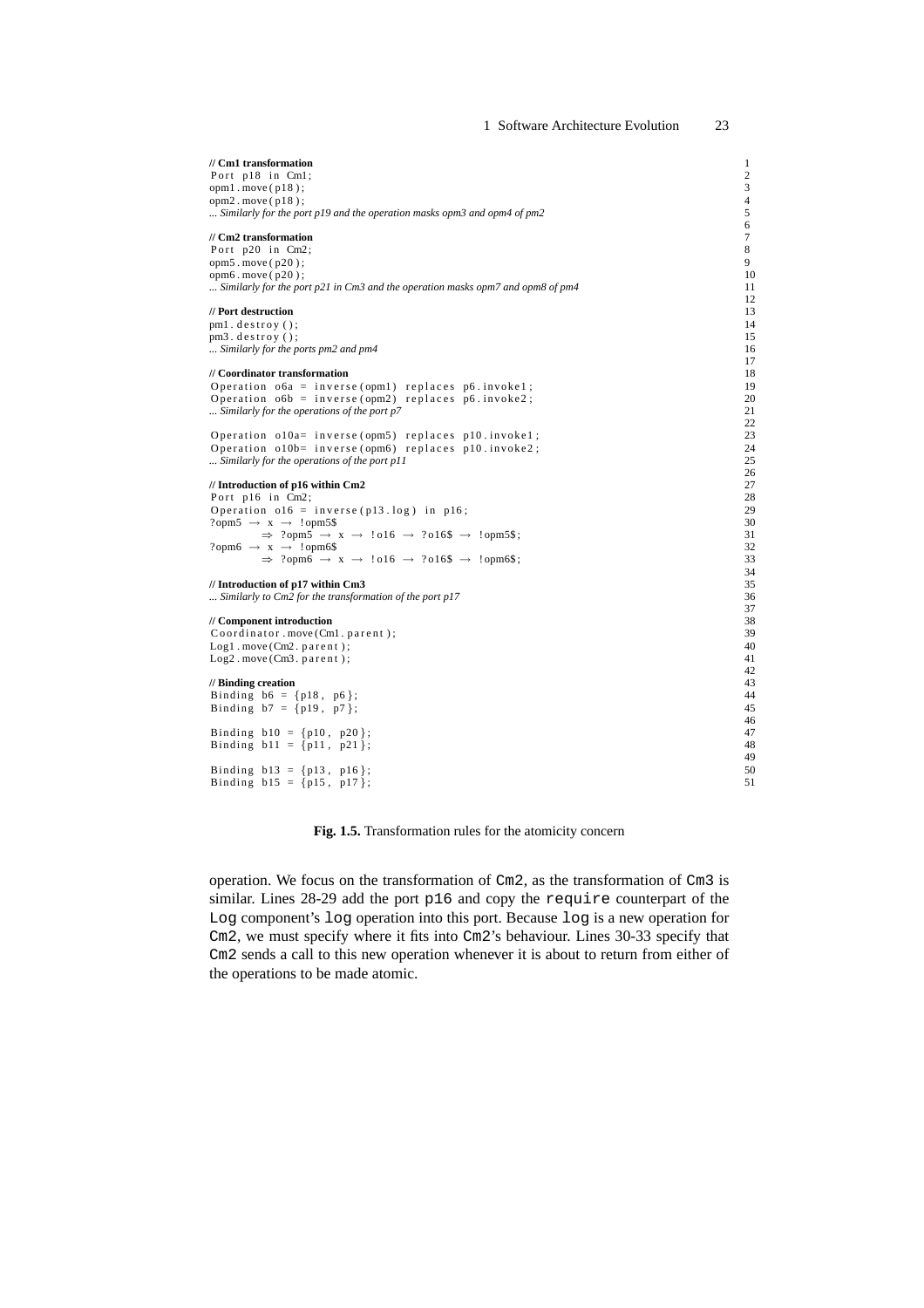The remaining rules transform the interaction between components. Lines 39-41 add the components of the plan to the basis plan. In these rules, for any outermost component or composite referenced byC in the join point mask, C.parent represents the parent of the element to which C is matched in the basis plan. As the component model is arborescent, each component or composite has at most one parent. If there is no parent, the enclosing transformation is not performed. Finally, lines 43-50 connect the components at the various ports. TranSAT automatically adds delegated ports, *e.g.,* dp4 in Figure 1.3, as needed. This behaviour of the transformation engine improves the genericity of the architectural aspect. Applying these transformation rules to the join point between the Manager, Savings and Checking components shown in Figure 1.1 (a) produces the software architecture shown in Figure 1.3 (structural information only).

#### **1.5.3 Static checking of the transformation**

A goal of TranSAT is to ensure that the composition of a new concern produces a valid software architecture. Accordingly, TranSAT statically checks various properties of the aspect at creation time and dynamically checks that the aspect is compatible with the insertion context when one is designated by the architect.

# **Static properties and checks**

Given an aspect, TranSAT first checks that its various elements are syntactically and type correct. For example, a join point mask must declare that a port contains elements of type Operation and a Binding transformation must connect two ports. TranSAT then performs specific verifications for the plan, the join point mask, and the transformation rules.

**Plan**. TranSAT requires that the plan be a valid software architecture according to the component meta-model of SafArchie, except that it may contain unattached ports. For example, TranSAT checks that all bindings connect ports that contain compatible operations and that the automata describing the behaviours of the various components in the plan can be synchronised.

**Join point mask**. The variables declared by the join point mask represent the fragments of the basis architecture that can be manipulated by the transformation rules. Unlike the plan, the join point mask need not be an enriched architecture specification and thus TranSAT does not check that *e.g.* operations are specified for all ports or automata can be synchronised. These properties are, however, assumed to be satisfied by the elements matched in the basis architecture. TranSAT does verify the consistency of the information that is given, for example that any automaton provided uses operations in a manner consistent with their polarity.

**Transformation rules**. TranSAT ensures the safety of the transformation process by a combination of constraints on the transformation language and verifications performed statically on the transformation rules.

Several features of the transformation language have been designed to prevent the architect from expressing unsafe transformations. For example, the SafArchie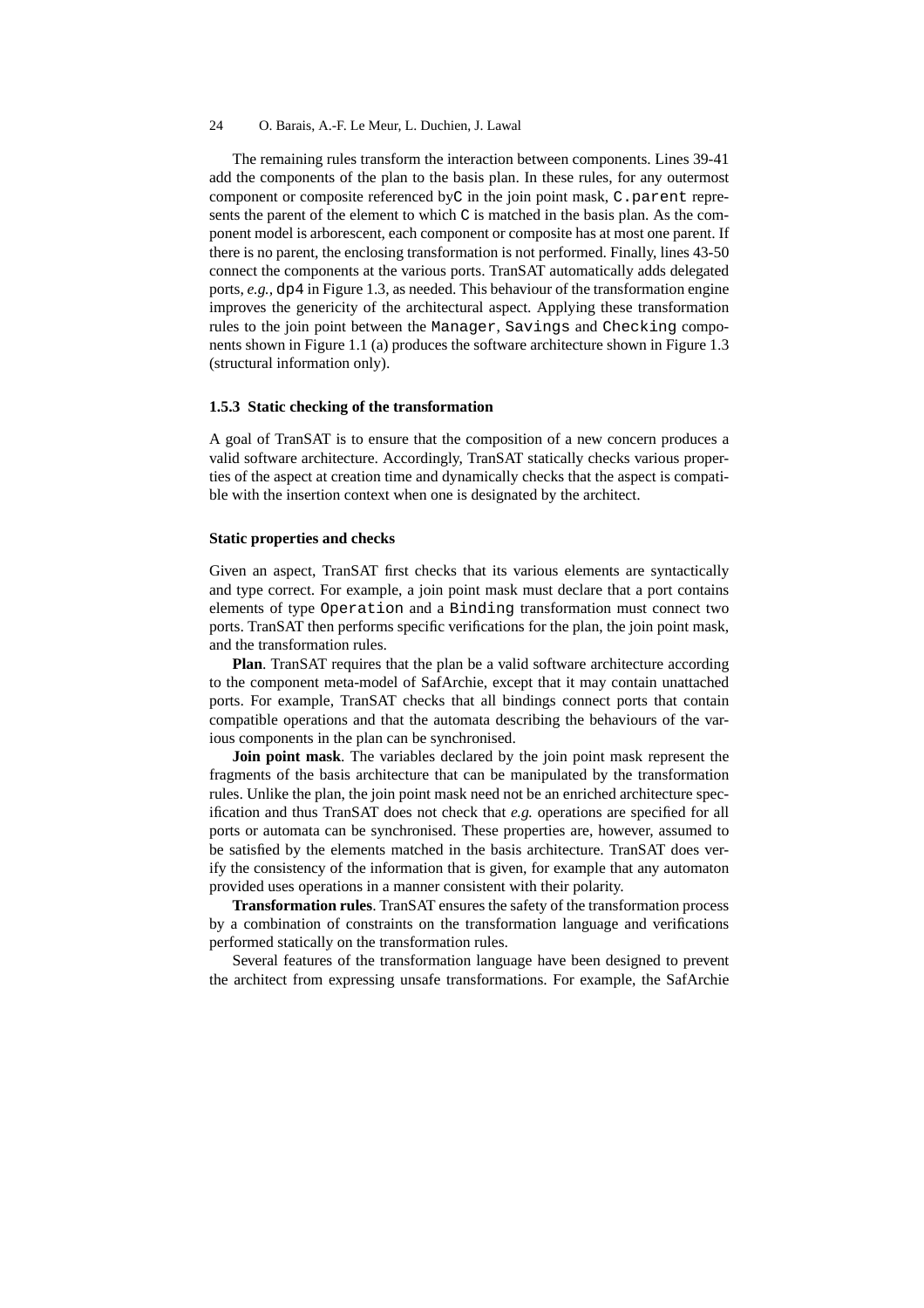component meta-model requires the insertion of delegated ports whenever a binding crosses a composite boundary. TranSAT introduces these delegated ports automatically, relieving the architect of the burden of identifying the composites between two ports, reducing the size of the transformation specification, and eliminating the need to fully specify composite nesting in the join point mask. The SafArchie component model also requires that each architectural element have a parent, except for the outermost components or composites. The transformation language enforces this constraint by combining the creation of a new element with a specification of where this element fits into the architecture; for example, Port Pr in Cr both creates a new port Pr and attaches this port to the composite Cr. Finally, a common transformation is to replace an operation in a port by another operation, which requires updating both the port structure and the automaton of the associated component. The transformation language combines both operations in the declaration Operation Or<sub>1</sub> = op replaces Or<sub>2</sub>.

Other safety properties are not built into the syntax of the transformation language, but are checked by analysis of the transformation rules. To do so, the operational semantics of the transformation language is formalised. Thanks to these formalisation, the analysis simulates the execution of the transformation rules on the various elements identified by the plan and the join point mask. At the end of the simulation, global post-conditions are checked to guarantee that the pattern will not break the software architecture consistency. For example, a post-condition guarantee that every element has at least one subelement except operations and join point mask elements for which no subelements are initially specified. A similar analysis checks various properties of bindings: every port is connected to some other port by a binding, the connected ports are not part of the same component, the operations of the connected ports are compatible, etc. Another analysis checks that for each component, the automaton and the set of operations in the various ports are kept consistent. A more detailed description of these checks is provided in [6].

#### **1.5.4 Dynamic checks**

An architect integrates an aspect by designating a fragment of the existing architecture to which the aspect should be applied. TranSAT checks that the fragment matches the join point mask, to ensure that the fragment satisfies the assumptions under which the safety of the transformation rules has been verified. However, because the join point mask does not describe the entire basis architecture, the static checks of the different elements of the aspect are not sufficient to guarantee the correct composition of a new plan into a basis plan. Consequently, dynamic verifications of some structural and behavioural properties of the architecture are performed during the composition process.

The dynamic structural verification consists of checking the compatibility between the newly connected ports, according to the definition of the port compatibility of SafArchie [14]. Concretely, based on transformation rules that have been applied, the analysis builds a list containing the newly created connections as well as the connections between ports that have been modified by the transformations.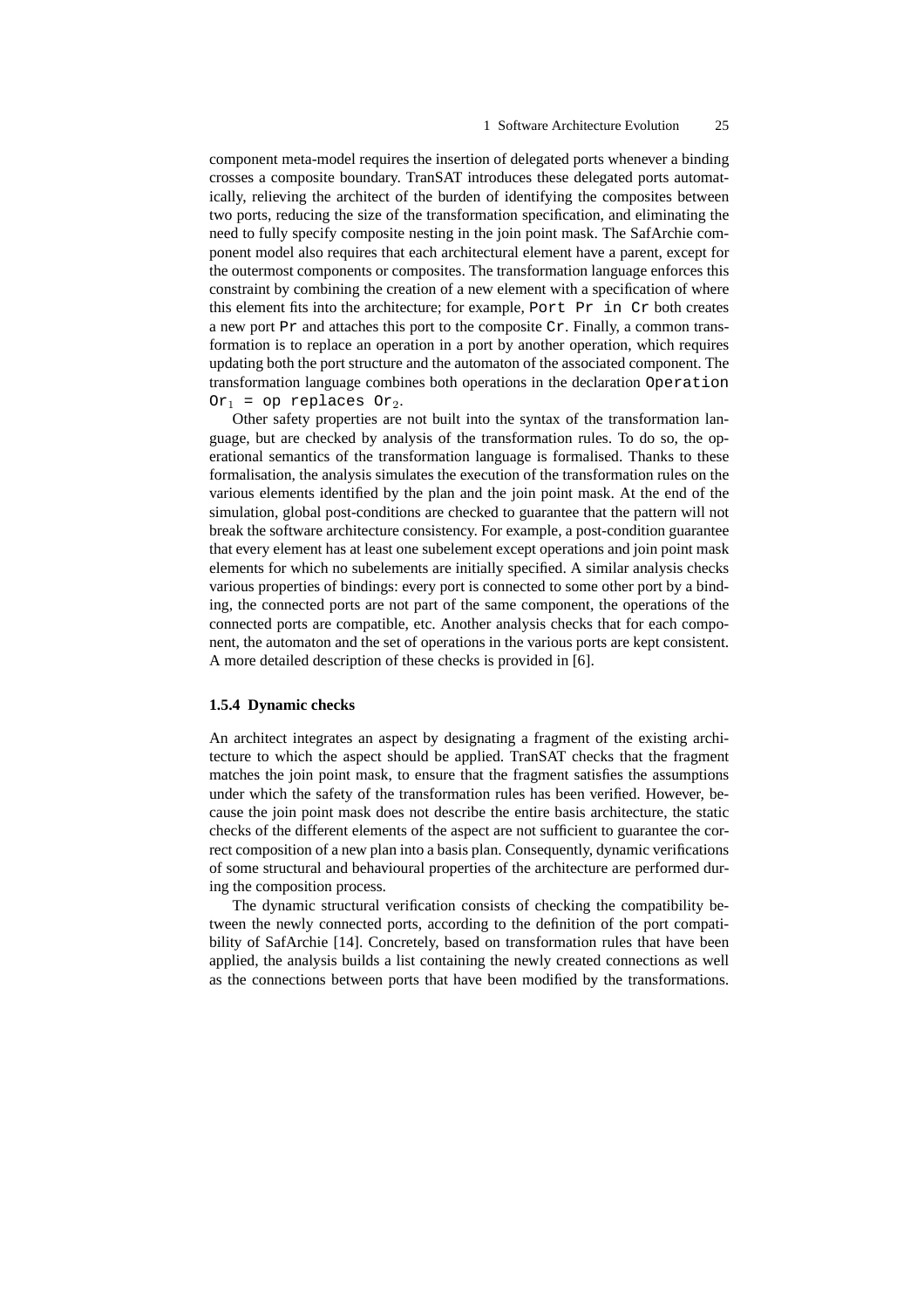For each of these connections, the connected ports are verified to contain compatible operations. The other connections do not need to be checked as they are not affected by the transformations and their correctness has been previously verified during the analysis of the basis plan or the aspect plan.

Adding new components and behaviours to a fragment of an architecture can change the synchronisation at the interface of the fragment, and thus have an effect on the synchronisation of the rest of the architecture. The use of a architectural aspect localises the modifications to a specified fragment of the existing architecture. The process of resynchronisation thus starts from the affected fragment and works outward until reaching a composite for which the interface is structurally unchanged and the new automaton is bisimilar to the one computed before the transformation. The bismilarity relation ensures that the transformation has no impact on the observable behaviour of the composite, and thus the resynchronisation process can safely stop [36].

If the transformation of the architecture fails, any changes that were made must be rejected. Before performing any transformations, TranSAT records enough information to allow it to roll back to the untransformed version in this case.

## **1.5.5 Assessment**

In Section 1.1, we observed that the architect who integrates a new concern without a dedicated framework, can use the general architecture analysis tools to check the validity of the resulting architecture after the composition is complete. This approach, however, can give imprecise error messages, because the resulting architecture does not reflect the transformation step that caused the problem, and can be time consuming, due to the automaton synchronisation that is part of this validation process. In this section, we briefly describe how a composition framework like TranSAT can address these issues.

Because the static verifications have a global view of the transformations that will take place, they can pinpoint the transformation rules that can lead to an erroneous situation. For example, if an operation is moved from a port of the join point mask, the port may become empty, resulting in an erroneous software architecture. While SafArchie would simply detect the empty port, TranSAT can, via an analysis of the complete set of transformation rules, detect that there is a risk that a port contains only one operation, that a move is performed on the operation in this port, and that a destroy is not subsequently applied to this port. Using this information, TranSAT can inform the architect of problems in the transformation rules, before any actual modification of the architecture has taken place. Obtaining this feedback early in the composition process can reduce the overall time required to correctly integrate the new concern.

Because the dynamic verifications are aware of the exact set of components that are modified by the composition, they can target the resynchronisation of the automata accordingly. As synchronisation is expensive, reducing the amount of resynchronisation required can reduce the amount of time required to integrate a new concern, making it easier for the architect to experiment with new variants.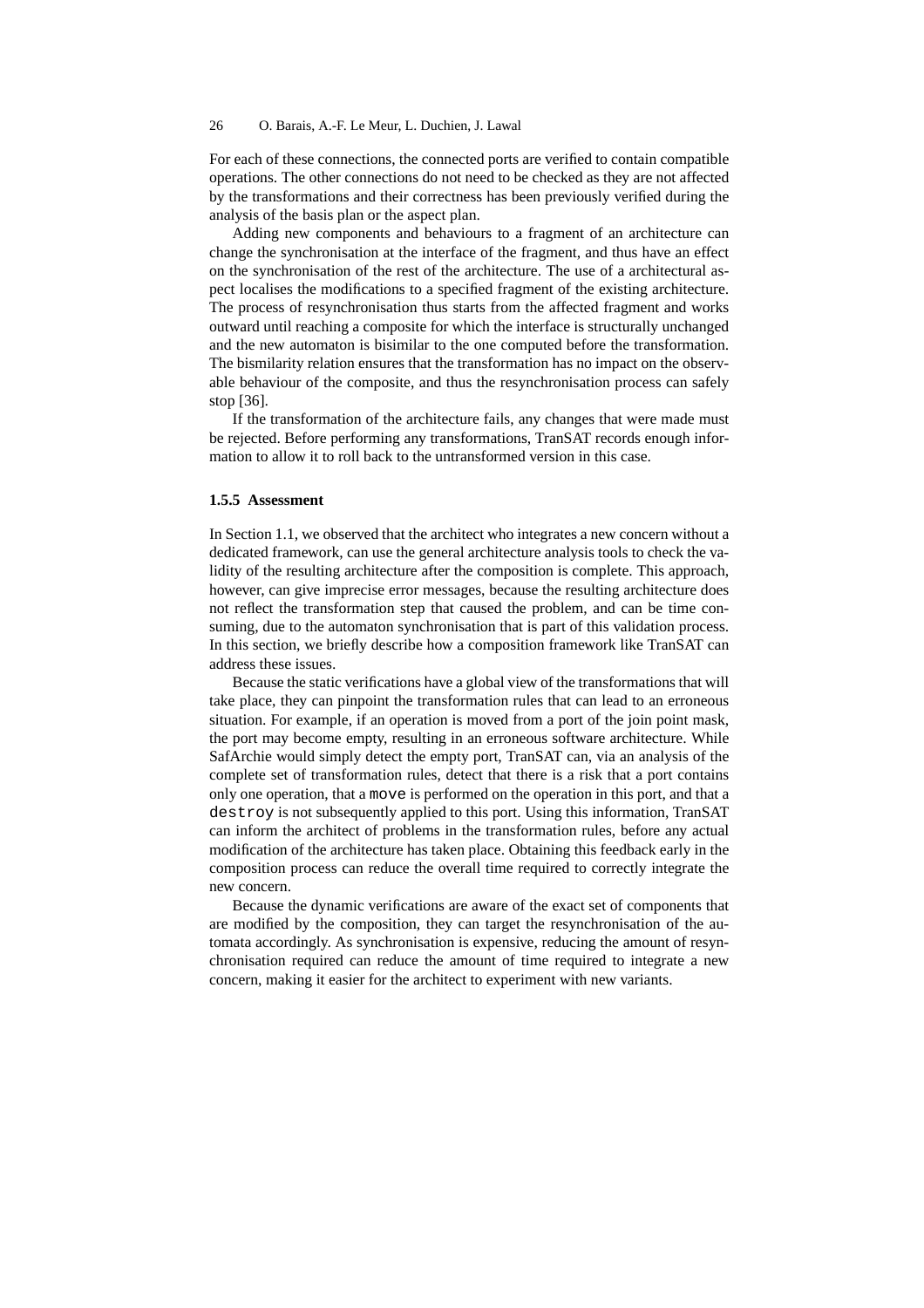# **1.5.6 Discussion and tool suite**

TranSAT is really different compared to other AO-ADLs. Contrary to most AO-ADL that try to create new first-class entities that extend the concept of Component and Connector, TranSAT architectural aspect is a composite entity that contains a set of components and connectors that must be inserted. Consequently, in TranSAT the weaving is not a composition operator with a fix semantics. The transformation rules contained in the architectural aspect description refine this semantics. TranSAT's use of transformations to weave aspects model raises the issue about the difference between model weaving and model transformation. This issue is not limited to the TranSAT approach. Indeed, in many Aspect-Oriented Modelling approaches (AOM), a design is presented in terms of multiple user-defined views (aspects) and model composition is often carried out to obtain a model that provides an integrated view of the design. In this different approaches, model composition involves merging or weaving two or more models to obtain a single model. The apparent similarities between model weaving and model transformations have already been discussed in [37]. As a result, even if TranSAT can not be compared directly to others AO-ADLs, it can be classified without restriction as an AOM approach.

The TranSAT framework enriches the SafArchie tool suite to assist the architect during the specification of the system. For TranSAT, three main static modules have been developed. The first one permits the static checking of an architectural aspect. The second one assists the architect to compose an architectural aspect with an existing architecture by highlighting the different join points matched by the join point mask. Finally, the transformation engine performs the transformation to weave an architectural aspect into an architecture.

The static checking of the architectural aspect has been developed as an if-then clause in Drools<sup>9</sup> and in Prolog<sup>10</sup>. The comparison of the Drools rules and the Prolog rules shows that you find the same conditions and the same consequences. The difference is that the rule is called explicitly in Prolog whereas it is chosen by the rule engine in Drools. Contrary to the Prolog implementation, the Drools implementation does not output the reason of the failure of a transformation rule. Although it is possible to check the reasons of the failure, it is not handy to do so with forward-chaining. The time spent for the verification using the Prolog implementation is quite similar for both implementations. The rules check the initial state and the final state of the transformation environment and perform the structure and connection analysis. The Drools implementation relies on 39 Drools rules. The Prolog implementation is composed of 21 Conditional Transformations<sup>11</sup> and 18 Prolog rules.

To detect the join point that can be matched by a join point expression, a module has been implemented in three ways with AGG<sup>12</sup>, DROOLS and Prolog. The idea is the same for all the implementations. First we fill the knowledge base with facts that correspond to the elements of the software architecture. Then we transform the

<sup>&</sup>lt;sup>9</sup> http://legacy.drools.codehaus.org/

<sup>10</sup> http://www.swi-prolog.org/

<sup>11</sup> http://roots.iai.uni-bonn.de/research/jtransformer/cts

<sup>12</sup> http://tfs.cs.tu-berlin.de/agg/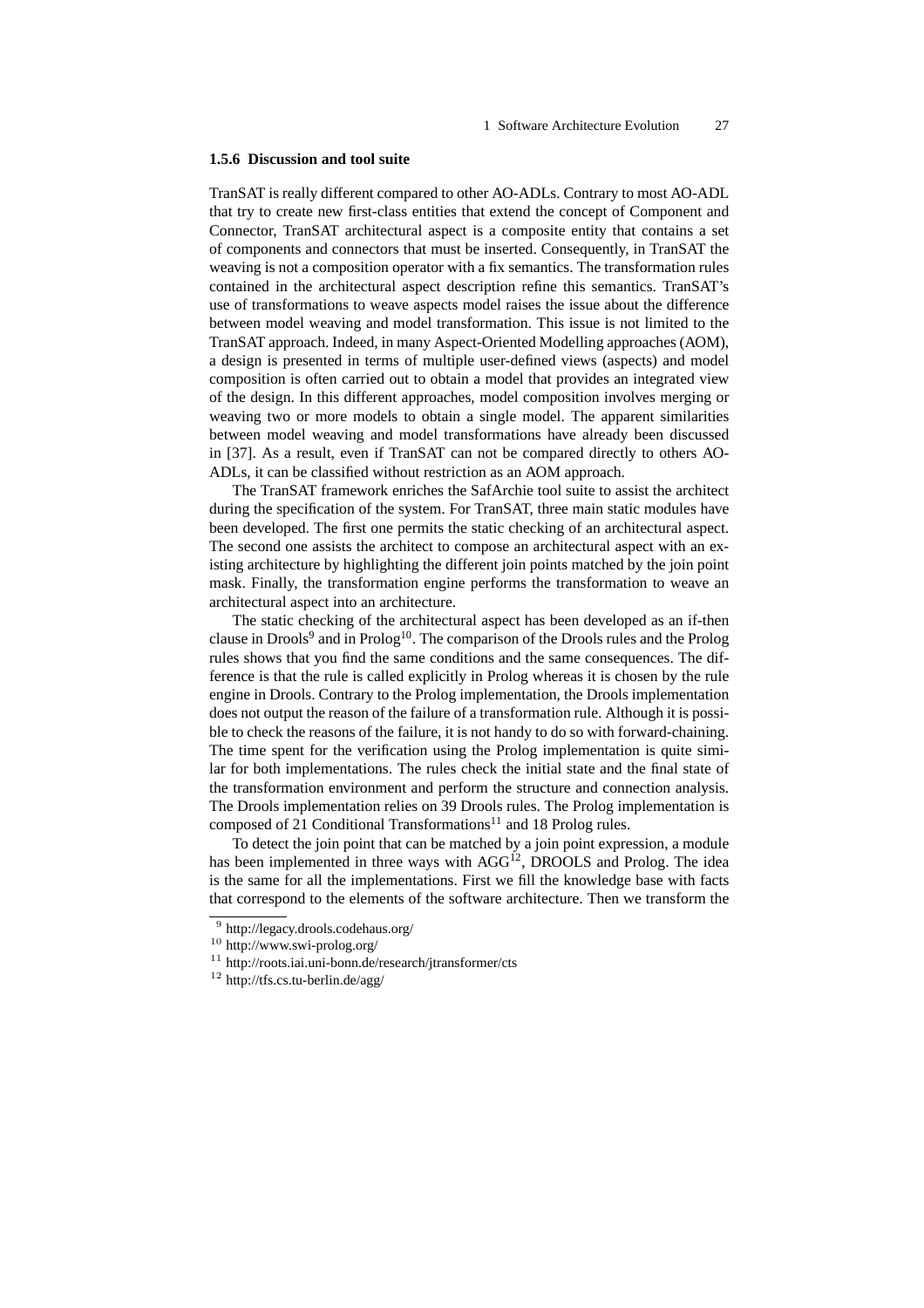join point mask into a set of rules. Finally we make the rule engine use these generated rules to find all the matching facts in the knowledge base. The main difference between those implementations concerns the efficiency of the search. The AGG implementation takes more time than the two others because of the graph matching process. Drools arrives at the second position. The extra time for the Drools implementation comes mainly from the compilation of the Drools rules. Since the rules are generated from the join point mask, the cost of the rules compilation can not be reduced.

Finally, the transformation engine has been developed with two concurrent techniques: AGG and Prolog. The AGG rules are generated from the TranSAT transformation rules. There are 167 graph transformation rules created for the atomicity composition. The host graph generated from the software architecture is composed of 77 nodes and of 90 edges. The transformed host graph holds 115 nodes and 138 edges. There are 34 conditional transformations that perform the TranSAT transformations. The software architecture is described by 145 predicates in the knowledge base. After the atomicity integration, the transformed software architecture is specified by 210 predicates. The atomicity integration in the reservation software architecture takes 50 times more time with AGG than with Prolog. Once again, the graph matching is responsible for the effeciency difference.

### **1.6 Related work**

#### **Separation of concerns in software modelling**

Our work relates in several points to the works in Aspect Oriented Modelling. In this domain, the composition of the different concern models identified in the early stage of the development process is an important issue when building a model with aspects. Main works consist in being able to compose UML diagrams. For example, France et al [38] have developed a systematic approach for composing class diagrams in which a default composition procedure based on name matching can be customised by user-defined composition directives. These directives constrain how class diagrams are composed. The framework identifies automatically conflicts between models that have to be composed and it solves them thanks to the composition directives. Composition directives address the weaving only from the structural point of view. It considers the composition as a model transformation. Besides, it is a symmetric AOM approach in which they do not differentiate between aspect model and base model. Consequently, they do not provide currently a pointcut language to manage the composition.

Close to model composition directives, Muller et al [39] present a means to build an information system with parametrised models. They use a model composition operator to combine models. This work focuses on the idea that model parametrisation allows the reuse of models in multiple contexts. The need to compose parametrised models and apply them to a system according to alternative and coherent ordering rules is highlighted. However, as with model composition directives, their work only supports the composition of class diagrams and can not compose dynamic diagram. This approach does not provide aspectual composition operators and as such does not support the composition of aspect models.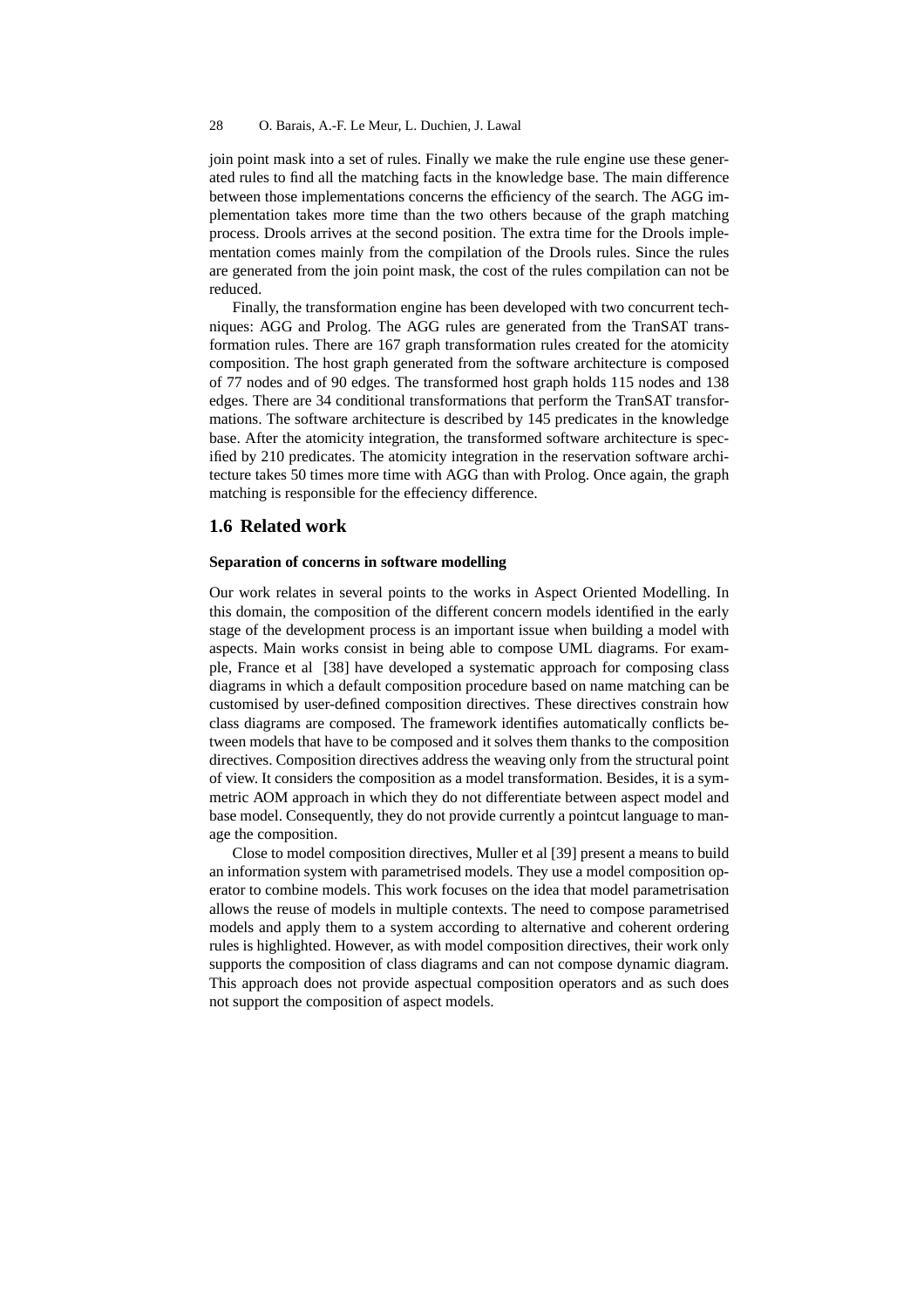In the same idea, Theme/UML extends the UML to support the specification of symmetric concern models . A symmetric decomposition model is one in which both base and aspect concerns are defined in separate models at the same level of abstraction. At the modelling level, a base concern represents behaviours that are not crosscutting. An aspect concern represents behaviours that are primarily crosscutting. The Theme/UML approach introduces a *theme module* that can be used to represent a concern at the modelling level. Themes are declaratively complete units of modularisation in which any of the diagrams available in the UML can be used to model one view of the structure and behaviour the concern requires for execution. The structure and behaviours, that are needed to execute a concern, are specified within the theme module. In Theme/UML, a class diagram and sequence diagrams are typically used to describe the structure and behaviours of the concern being modelled. Classes and Methods defined on these diagrams describe the structure of these entities in the scope of the concern. Sequence diagrams describe the behavioural interactions that can occur between classes when the concern is executed. Aspect concerns are represented as parametrised themes. These themes are parametrised with templates that represent the join points at which behaviours in other themes are crosscut. Theme/UML is really close of approaches like TranSAT presented in this paper. The main difference is on the target domain model. However, unlike TranSAT, Theme does not guarantee currently the result of the composition even if, a first work, called kerTheme [40], proposes to validate the composition result through testing.

Klein et al [41] defines an asymmetric operator that introduces the semanticbased weaving of scenarios. In this approach, an aspect is defined as a pair of scenarios, one scenario for the join point designation (the "pointcut"), i.e., a scenario interpreted as a predicate over the semantics of MSCs [42] satisfied by all join points (specification of the behaviour to detect), and the second one for an advice representing the expected behaviour at the join point. Similarly to Aspect-J, where an aspectual behaviour can be inserted around, before or after a join point, with this approach, an advice may indifferently complete the matched behaviour, replace it with a new behaviour, or remove it entirely to create composed behaviour. The operator, proposed by Klein et al, is generic enough to be re-used to compose the behavioural part of an architectural aspect. It can be for example adapted to compose UML 2.0 sequence diagrams.

Less connected with UML, Roberto Lopez-Herrejon et al [43] proposed an approach based on algebraic foundations. Here aspects are seen as a model transformation function, or a function that maps models to models, and the effects of the weaving process can be understood in terms of algebraic transformations. Around this definition, theoretical properties (commutativity, associativity and identity) are assigned to aspect compositions, and rules are generated (in ex. precedence rules for compositions). This allows one to reason about composition, exposing its problems and leading to a partial solution for aspect reusability and problems that derive from the weaving process. The transformation language proposed in TranSAT to express the composition aims to the same goal.

The aim of the different approaches presented in this subsection is to safely compose models. In considering software architecture description as a model, several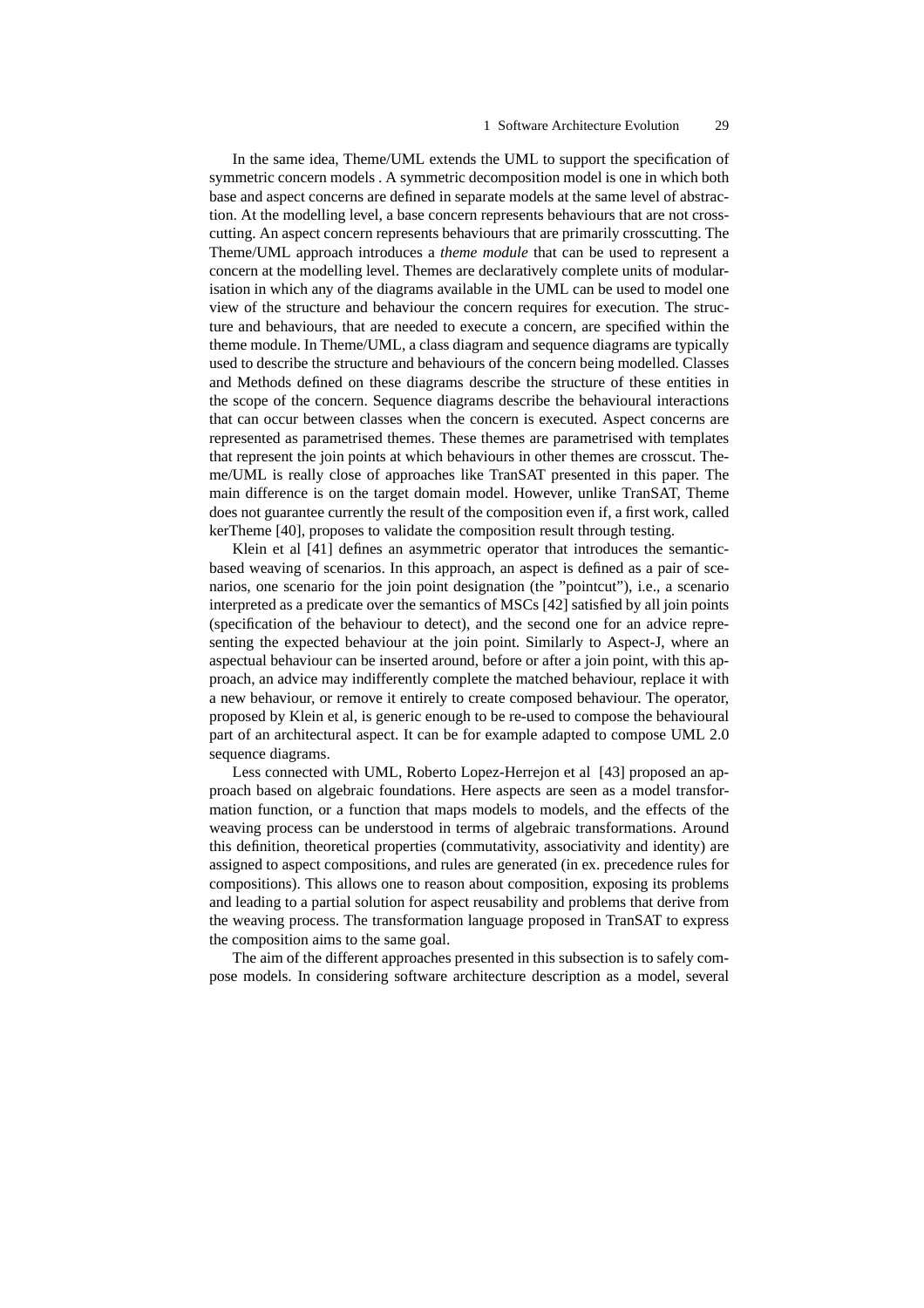ideas can be inspired by these works to guarantee the correctness of an evolution step in a software architecture description.

#### **AOSD Evolution Paradox**

Despite all the help provided by aspects in modularisation, AOSD paradoxically becomes a threat for software evolution, and consequently for software reliability. This problem is called AOSD-Evolution Paradox [34]. Managing the separation of concerns at the architecture level does not solve this issue.

Indeed, if we focus in long-term behaviour of a system and we depict what can happen when it evolves, we argue that aspects can apply in a badly way, resulting in a system that is inconsistent and exhibits an incorrect behaviour. This problem can be described as a consequence of the obliviousness property of aspects, which tries to make all aspects transparent for the base model. Indeed the aspects have to include a description of each place at which this crosscutting concern occurs and thus rely on the existing structure of the system. This leads to a tight coupling between the system and the aspects that advise it. When the system evolves, its structure changes and every crosscutting concern in every aspect needs to be checked to avoid an undesired behaviour, meaning that AOSD leads to software that is robust in modularisation, but contrary to what is expected it reduces the evolvability. A special case of this problem, called fragile pointcut[44], arises in the explicit designation of pointcut target location by naming corresponding elements to the base model. This pointcut becomes fragile when it unintentionally captures or misses particular join points, after seemingly safe modifications to the base model (tight coupling between aspects and the base model). Hence it makes the reuse difficult because non-local changes may break pointcut semantics. This problem introduces an overhead to the programmer and leads to a potential failure because the programmer has to make sure the pointcuts that he designates do not accidentally match another method.

In [45] a Model-based pointcut definition is proposed. These poincuts are defined in terms of a conceptual model of the base program, rather than referring directly to the implementation structure. This results in joint points based on conceptual properties instead of structural properties of the base program and thus leads to a low coupling of the pointcut definition and base model. These poincuts are called viewbased pointcuts, because they use the formalism of intentional views to both express a conceptual model of a program and keep it synchronised with the source mode of that program. These model-based pointcuts are useful to avoid the AOSD Evolution paradox, and a promising approach to unveil the hard-link between aspects and base, allowing to reason about aspects in different dimensions. In TranSAT, the join point mask is based on the semantic of a Software architecture. Consequently, for example, when the join point mask defines two connected components. Every component directly or indirectly connected are matched. Furthermore, a component mask can match indiscriminately a component or a composite. This behaviour of the join point mask improve the architectural aspect genericity and limits the impact of a structural change on the weaving semantics.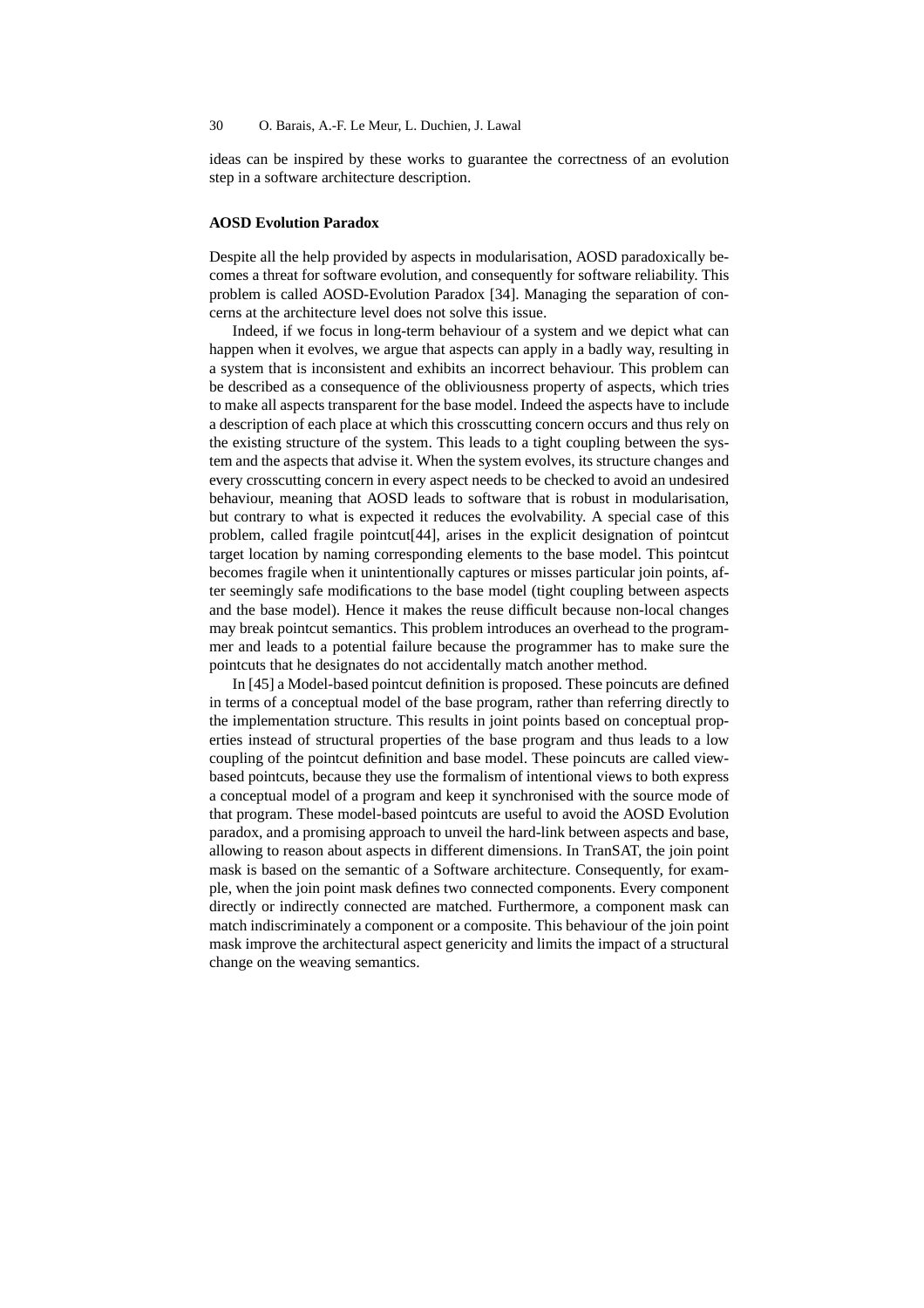# **1.7 Conclusion**

Software architectures have the potential to provide a foundation for managing software evolution. However, if many ADLs support static description of a system, most of them currently provide no facilities for specifying architectural changes. In this chapter, we have identified two kinds of change: runtime architectural changes called internal software architecture evolution and changes managed by the architect called external evolution changes. For the first kind of evolution, two subcategories have been identified. The first one can express run-time modifications to architectures but requires that the modifications be specified explicitly. In contrast, other ADLs can accommodate unplanned modifications of an architecture and incorporate behaviour not anticipated by the original developers. These works propose to define architectural constraints to confine the potential evolution of the software architecture. On the other hand, to manage external evolution, ADLs suffer from the lack of support for modularity. This leads to a number of architectural breakdowns, such as increased maintenance overhead, reduced reuse capability, and architectural erosion over the lifetime of a system. As AOSD allows designer to modularise crosscutting concerns, promoting aspect-oriented software development principles into ADLs seems to be an attractive solution to overcome this external issue.

However, if applying AOSD to ADLs can help to overcome many of the problems related to software evolution, it pervasively modifies the semantics of the composition of software components. In the second part of this chapter, we argue that the integration of new concerns in a software architecture can break the software architecture consistency. Since a majority of existing ADLs have focused on design issues, they provide advanced static analysis and system generation mechanisms. These mechanisms must be adapted to manage the new composition paradigm between aspects and components. Through SafArchie and TranSAT, this chapter proposes an initial solution to statically check that an aspect will not break the software architecture consistency. TranSAT is based on a specific architecture transformation language to describe the weaving. This language is carefully designed to make certain unsafe transformations impossible to express. Besides, it allows static verification of additional coherence properties before aspect weaving or unweaving to be performed. However, TranSAT and its transformation language are currently highly coupled with the SafArchie semantics.

To conclude this chapter, we claim that one of the future main steps of software architecture is to propose (i) a way to describe homogeneously internal and external software evolutions. (ii) This evolution description should be associated to a powerful analysis model in order to be able to guarantee the software architecture consistency by checking only the parts of an architecture impacted by the changes. (iii) This approach should be generic in order to be adapted depending on the ADLs semantics. (iv) Any changes should be represented as first-class entities in the software architecture and it should, at least before system-deployment time, be possible to add, remove and modify a concern with a limited effort. The approaches presented in this chapter propose initial solutions to achieve these requirements. However, none addresses the evolution issue in its entirety in considering both the software evolution description, the analysis impact of a change and its projection on a targeted platform.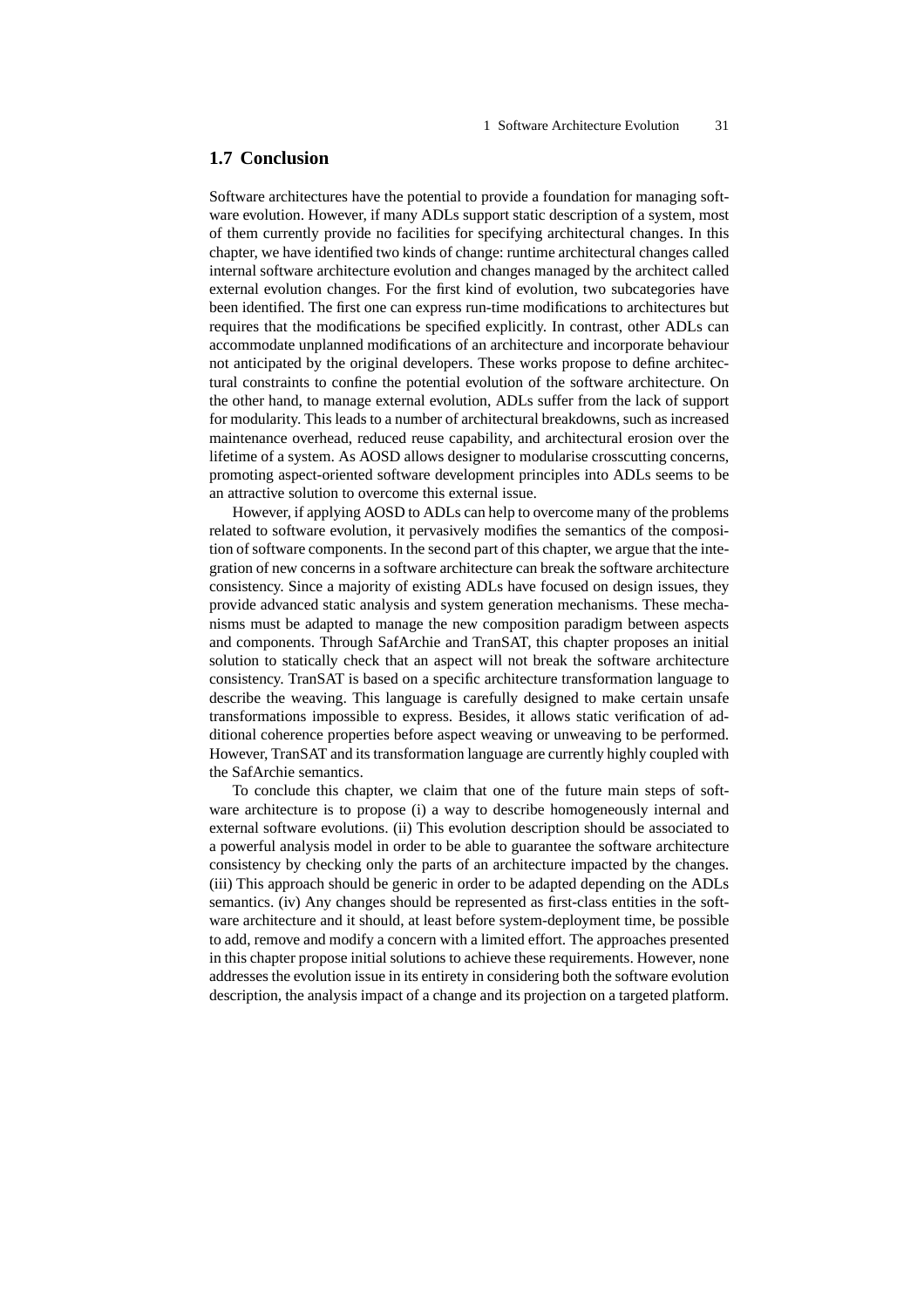# **References**

- 1. Medvidovic, N., Taylor, R.N.: A classification and comparison framework for software architecture description languages. IEEE Trans. Softw. Eng. **26** (2000) 70–93
- 2. Parnas, D.L.: On the criteria to be used in decomposing systems into modules. Commun. ACM **15** (1972) 1053–1058
- 3. Tarr, P.L., Ossher, H., Harrison, W.H., Jr., S.M.S.: N degrees of separation: Multidimensional separation of concerns. In: International Conference on Software Engineering. (1999) 107–119
- 4. Vanderperren, W.: Combining Aspect-Oriented And Component-Based Software Engineering. PhD thesis, Faculty Of Science Department Of Computer Science System And Software Engineering Lab, Bruxelles, Belgium (2004)
- 5. Kiczales, G., Lamping, J., Mendhekar, A., Maeda, C., Lopes, C., Loingtier, J.M., Irwin., J.: Aspect-Oriented Programming. In Akcsit, M., Matsuoka, S., eds.: Proceedings ECOOP. Volume 1241., Springer-Verlag (1997) 220–242
- 6. Barais, O., Le Meur, A.F., Duchien, L., Lawall, J.: Safe integration of new concerns in a software architecture. In: ECBS, IEEE Computer Society (2006) 52–64
- 7. Magee, J.: Behavioral analysis of software architectures using ltsa. In: Proceedings of the 21st international conference on Software engineering, IEEE Computer Society Press (1999) 634–637
- 8. Allen, R.: A Formal Approach to Software Architecture. PhD thesis, Carnegie Mellon, School of Computer Science (1997) Issued as CMU Technical Report CMU-CS-97-144.
- 9. Aldrich, J., Chambers, C., Notkin, D.: ArchJava: Connecting software architecture to implementation. In: Proceedings of the 24th International Conference on Software Engineering (ICSE-02), New York, ACM Press (2002) 187–197
- 10. Bruneton, E., Coupaye, T., Leclercq, M., Quema, V., Stefani, J.B.: An open component ´ model and its support in java. In Crnkovic, I., Stafford, J.A., Schmidt, H.W., Wallnau, K.C., eds.: CBSE. Volume 3054 of Lecture Notes in Computer Science., Springer (2004) 7–22 *ISBN: 3-540-21998-6*.
- 11. Bures, T., Hnetynka, P., Plasil, F.: Sofa 2.0: Balancing advanced features in a hierarchical component model. In: SERA '06: Proceedings of the Fourth International Conference on Software Engineering Research, Management and Applications, Washington, DC, USA, IEEE Computer Society (2006) 40–48
- 12. Dashofy, E.M., van der Hoek, A., Taylor, R.N.: An infrastructure for the rapid development of xml-based architecture description languages. In: ICSE '02: Proceedings of the 24th International Conference on Software Engineering, New York, NY, USA, ACM Press (2002) 266–276
- 13. Yan, H., Garlan, D., Schmerl, B., Aldrich, J., Kazman, R.: Discotect: A system for discovering architectures from running systems. In: Proceedings of the 26th International Conference on Software Engineering, Edinburgh, Scotland (2004)
- 14. Barais, O., Duchien, L. In: SafArchie Studio: An ArgoUML extension to build Safe Architectures. Springer (2005) 85100 ISBN: 0387245898.
- 15. Magee, J., Kramer, J., Giannakopoulou, D.: Behaviour analysis of software architectures. In: WICSA1: Proceedings of the TC2 First Working IFIP Conference on Software Architecture (WICSA1), Deventer, The Netherlands, The Netherlands, Kluwer, B.V. (1999) 35–50
- 16. Taylor, R.N., Medvidovic, N., Anderson, K.M., Jr., E.J.W., Robbins, J.E., Nies, K.A., Oreizy, P., Dubrow, D.L.: A component- and message-based architectural style for GUI software. IEEE Transactions on Software Engineering **22** (1996) 390–406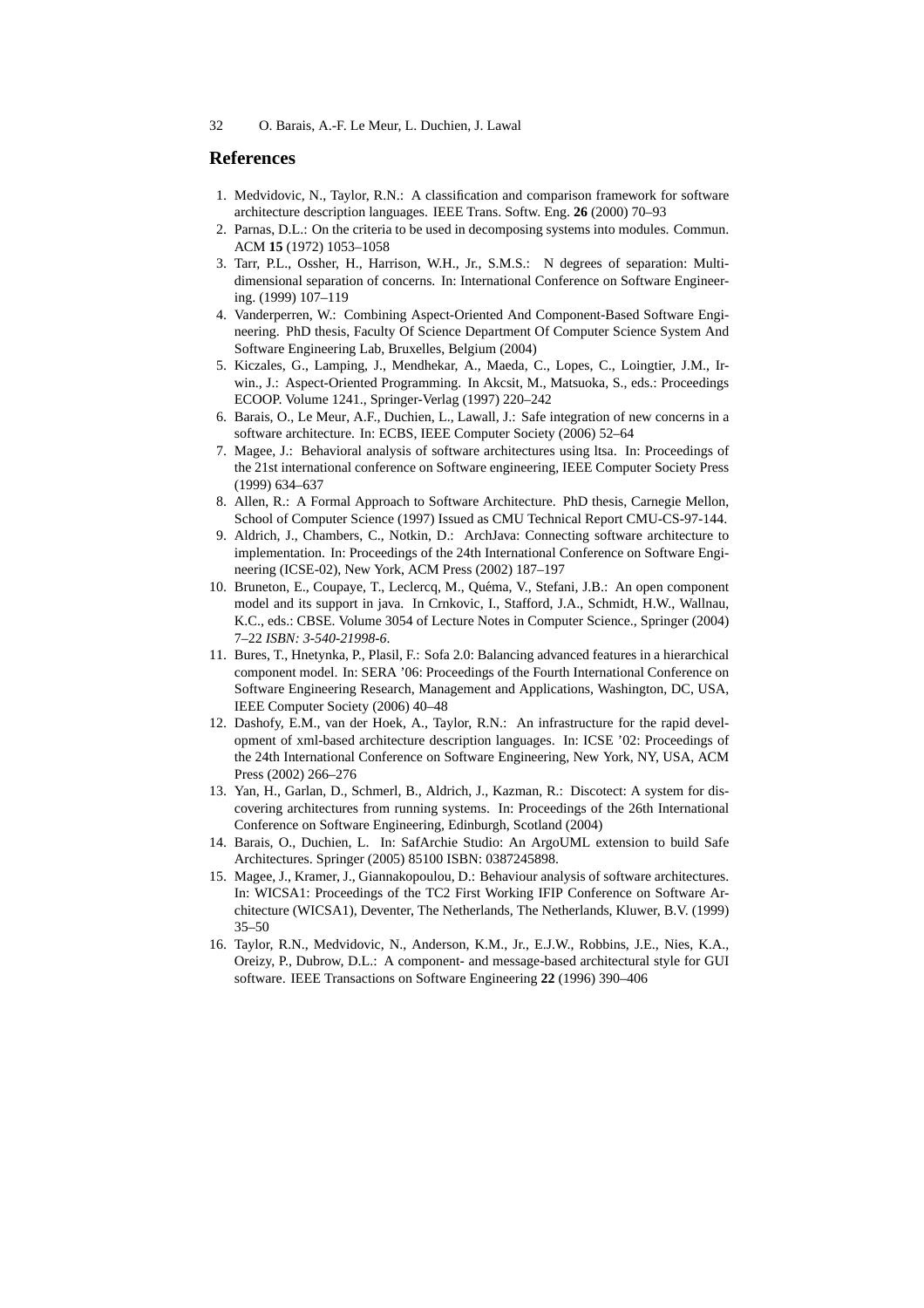- 17. Bradbury, J.S., Cordy, J.R., Dingel, J., Wermelinger, M.: A survey of self-management in dynamic software architecture specifications. In: WOSS '04: Proceedings of the 1st ACM SIGSOFT workshop on Self-managed systems, New York, NY, USA, ACM Press (2004) 28–33
- 18. Allen, R., Douence, R., Garlan, D.: Specifying and analyzing dynamic software architectures. In: Proceedings of the 1998 Conference on Fundamental Approaches to Software Engineering (FASE'98), Lisbon, Portugal (1998)
- 19. David, P.C., Ledoux, T.: Safe dynamic reconfigurations of fractal architectures with fscript. In: Proceeding of Fractal CBSE Workshop, ECOOP'06, Nantes, France (2006)
- 20. SAE, A..E.C.S.C.: Architecture Analysis & Design Language (AADL). SAE Standards n<sup>o</sup> AS5506 (2004)
- 21. Vestal, S.: Fixed-priority sensitivity analysis for linear compute time models. IEEE Transactions on Software Engineering **20** (1994)
- 22. OMG, O.M.G.: Unified Modeling Language: Superstructure. (2005) Version 2.0.
- 23. Tibermacine, C., Fleurquin, R., Sadou, S.: Preserving architectural choices throughout the component-based software development process. In: WICSA, IEEE Computer Society (2005) 121–130
- 24. OMG, O.M.G.: UML 2 Object Constraint Language Specification. (2006) Version 2.0.
- 25. Briand, L.C., Labiche, Y., Yan, H.D., Pent, M.D.: A controlled experiment on the impact of the object constraint language in uml-based development. icsm **00** (2004) 380–389
- 26. Oreizy, P., Medvidovic, N., Taylor, R.N.: Architecture-based runtime software evolution. In: ICSE '98: Proceedings of the 20th international conference on Software engineering, Washington, DC, USA, IEEE Computer Society (1998) 177–186
- 27. Maier, M.W., Emery, D., Hilliard, R.: Ansi/ieee 1471 and systems engineering. Syst. Eng. **7** (2004) 257–270
- 28. Garcia, A., Chavez, C., Batista, T., Sant'Anna, C., Kulesza, U., Rashid, A., de Lucena, C.J.P.: On the modular representation of architectural aspects. In Gruhn, V., Oquendo, F., eds.: EWSA. Volume 4344 of Lecture Notes in Computer Science., Springer (2006) 82–97
- 29. Pessemier, N., Seinturier, L., Coupaye, T., Duchien, L.: A model for developing component-based and aspect-oriented systems. In: Proceedings of the 5th International Symposium on Software Composition (SC'06). Volume 4089 of Lecture Notes in Computer Science., Vienna, Austria, Springer-Verlag (2006) 259–273
- 30. Perez, J., Navarro, E., Letelier, P., Ramos, I.: A modelling proposal for aspect-oriented software architectures. In: ECBS '06: Proceedings of the 13th Annual IEEE International Symposium and Workshop on Engineering of Computer Based Systems (ECBS'06), Washington, DC, USA, IEEE Computer Society (2006) 32–41
- 31. Batista, T., Chavez, C., Garcia, A., Rashid, A., Sant'Anna, C., Kulesza, U., Filho, F.C.: Reflections on architectural connection: seven issues on aspects and adls. In: EA '06: Proceedings of the 2006 international workshop on Early aspects at ICSE, New York, NY, USA, ACM Press (2006) 3–10
- 32. Quintero, C.E.C., Rodríguez, M.P.R., de la Fuente, P., Barrio-Solórzano, M.: Architectural aspects of architectural aspects. In Morrison, R., Oquendo, F., eds.: EWSA. Volume 3527 of Lecture Notes in Computer Science., Springer (2005) 247–262
- 33. Mens, T., Mens, K., Tourw'e, T.: Aspect-oriented software evolution. ERCIM News (2004) 36–37
- 34. Tourwé, T., Brichau, J., Gybels, K.: On the existence of the AOSD-evolution paradox. In Bergmans, L., Brichau, J., Tarr, P., Ernst, E., eds.: SPLAT: Software engineering Properties of Languages for Aspect Technologies. (2003)